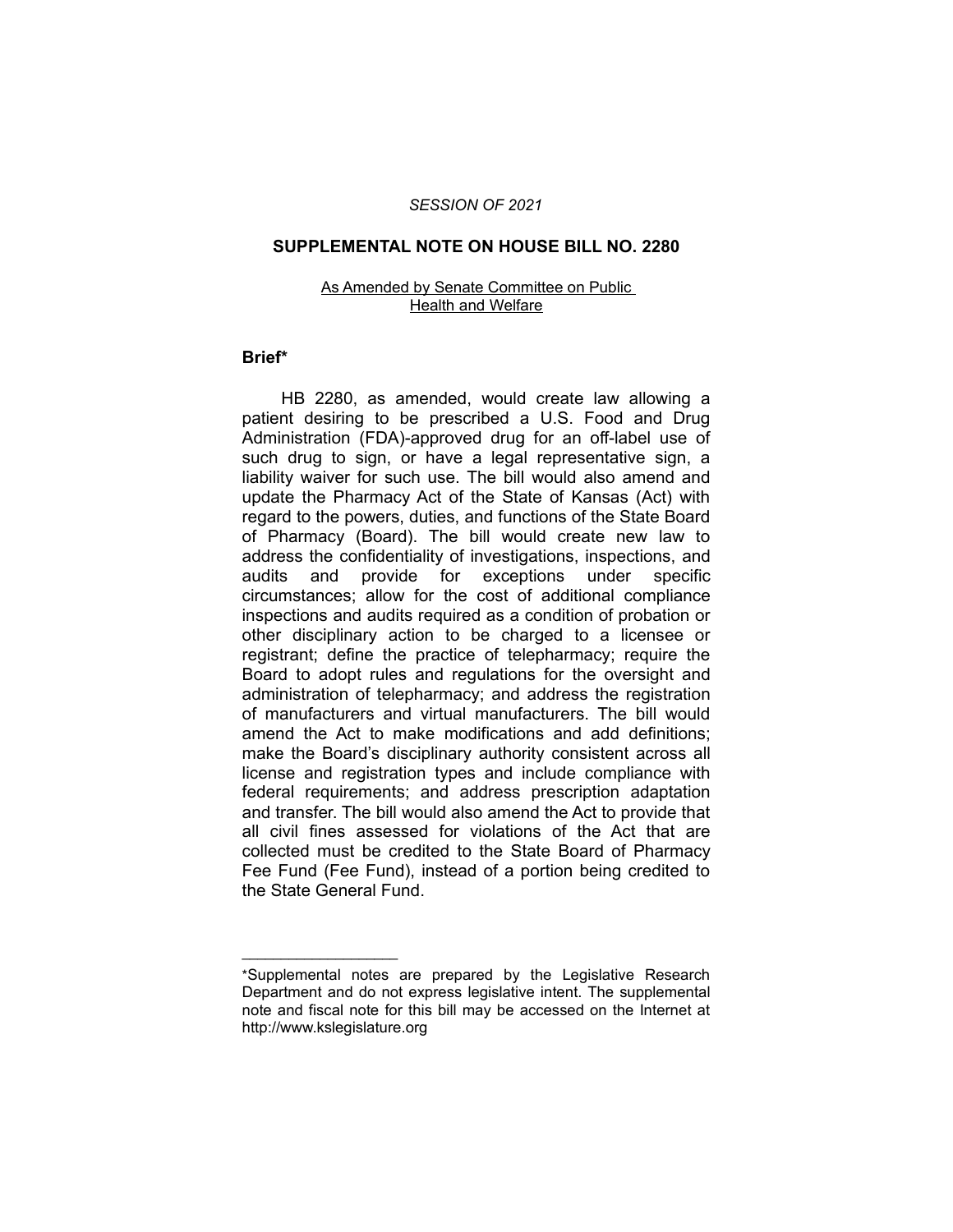The bill would make New Sections 2 through 5 part of and supplemental to the Act.

The bill would make technical amendments and further amendments to the Act as described below.

### *Off-Label Use of FDA-Approved Drugs (New Section 1)*

The bill would create new law allowing a patient desiring to be prescribed an FDA-approved drug for an off-label use of such prescription drug to sign, or have a legal representative sign, a liability waiver. The waiver would relieve the physician from liability for any claims arising out of the act of prescribing such drugs for off-label use.

For the purposes of this section of the bill, "off-label use" would mean utilizing a prescription drug for treatment in a manner other than the manner approved by the FDA stated on the labeling.

The provisions of this section of the bill would not apply to "controlled substances" as defined in statute. The bill would provide that nothing in this bill would relieve a physician of the duty to receive consent from a patient or the patient's legal representative before assisting in the care or treatment of such patient.

# *Confidentiality of Investigations and Related Documents (New Section 2)*

The bill would make confidential any complaint, investigation, report, record, or other information relating to a complaint or investigation that is received, obtained, or maintained by the Board. The bill would prohibit the Board or its employees from disclosing such information in a manner that would identify or enable identification of the person who is the subject or source of the information. The bill would allow disclosure of such information as follows: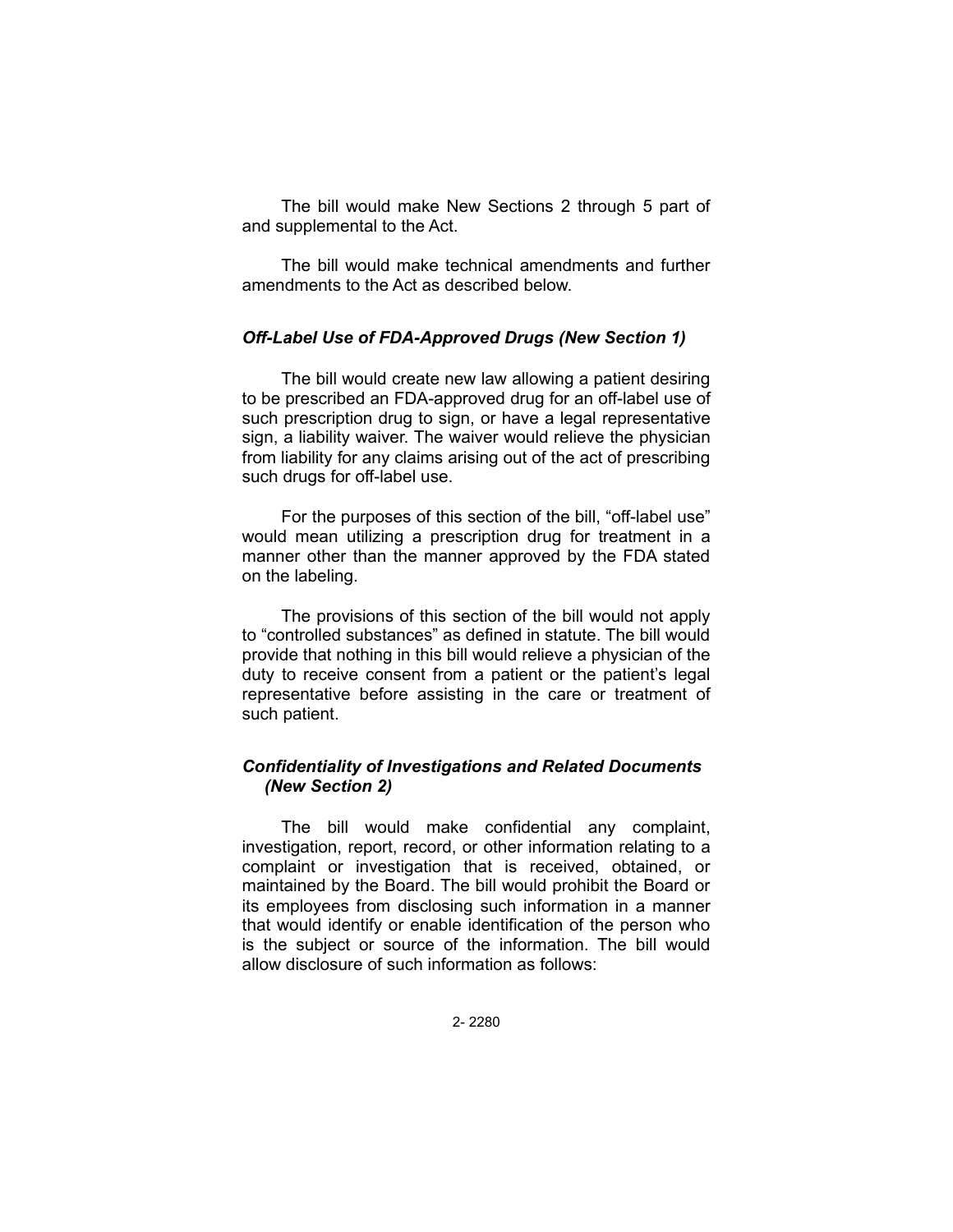- In any proceeding conducted by the Board or in an appeal of an order of the Board entered in a proceeding, or to any party to a proceeding or appeal or the party's attorney;
- To the person who is the subject of the information or to any person or entity when requested by the person who is the subject of the information, but the Board may require disclosure in a manner that would prevent identification of any other person who is the subject or source of the information; or
- To a state or federal licensing, regulatory, or enforcement agency with jurisdiction over the subject of the information or to an agency with jurisdiction over acts or conduct similar to acts or conduct that would constitute grounds for action under the Act.

The bill would prohibit an agency receiving any confidential complaint or report, record, or other information disclosed by the Board, as authorized by the bill, from disclosing such information, unless otherwise authorized by law. Except as specifically authorized in the bill, an applicant, registrant, or individual would be prohibited access to any complaint, investigation, report, record, or information concerning an investigation in progress until the investigation and enforcement action was completed.

The bill would prohibit the release of a record, report, or other information that is subject to other specific state or federal laws concerning its disclosure.

# *Costs of Compliance Inspections and Audits (New Section 3)*

The bill would authorize the Board to charge a licensee or registrant the actual costs of additional inspections and audits that occur as a condition of probation or other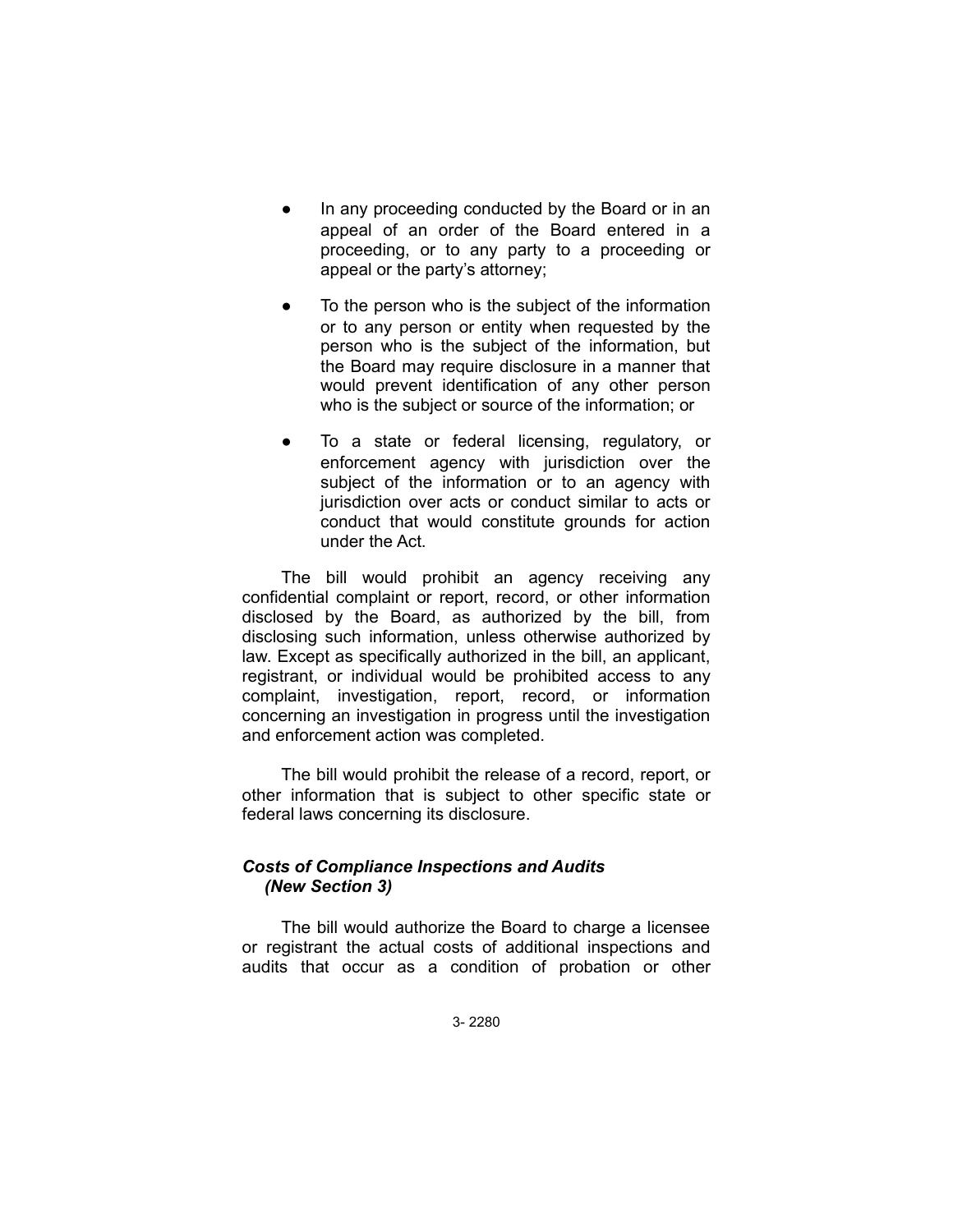disciplinary action. The bill would allow the Board to impose additional disciplinary action if the licensee or registrant failed to comply with a Board order regarding payment of such costs.

The actual costs of inspections would include, but not be limited to: salaries and wages; travel, mileage, and lodging; subsistence allowances, document storage, shipping, and handling; or other expenses deemed reasonable and necessary by the Board. All moneys collected for the inspections would be deposited into the State Treasury to the credit of the Fee Fund.

# *Telepharmacy and Rules and Regulations (New Section 4)*

# *Definitions*

The bill would define the following terms:

- "Telepharmacy" would mean the practice of pharmacy by a pharmacist located in Kansas using telecommunications or other automations and technologies to deliver personalized, electronically documented, real-time pharmaceutical care to patients, or their agents, who are located at sites other than where the pharmacist is located, including prescription dispensing and counseling and to oversee and supervise telepharmacy outlet operations; and
- "Telepharmacy outlet" would mean a pharmacy located in Kansas that:
	- Is registered as a pharmacy under the Act;
	- Is owned by the managing pharmacy;
	- Is connected *via* computer link, video link, audio link, or other functionally equivalent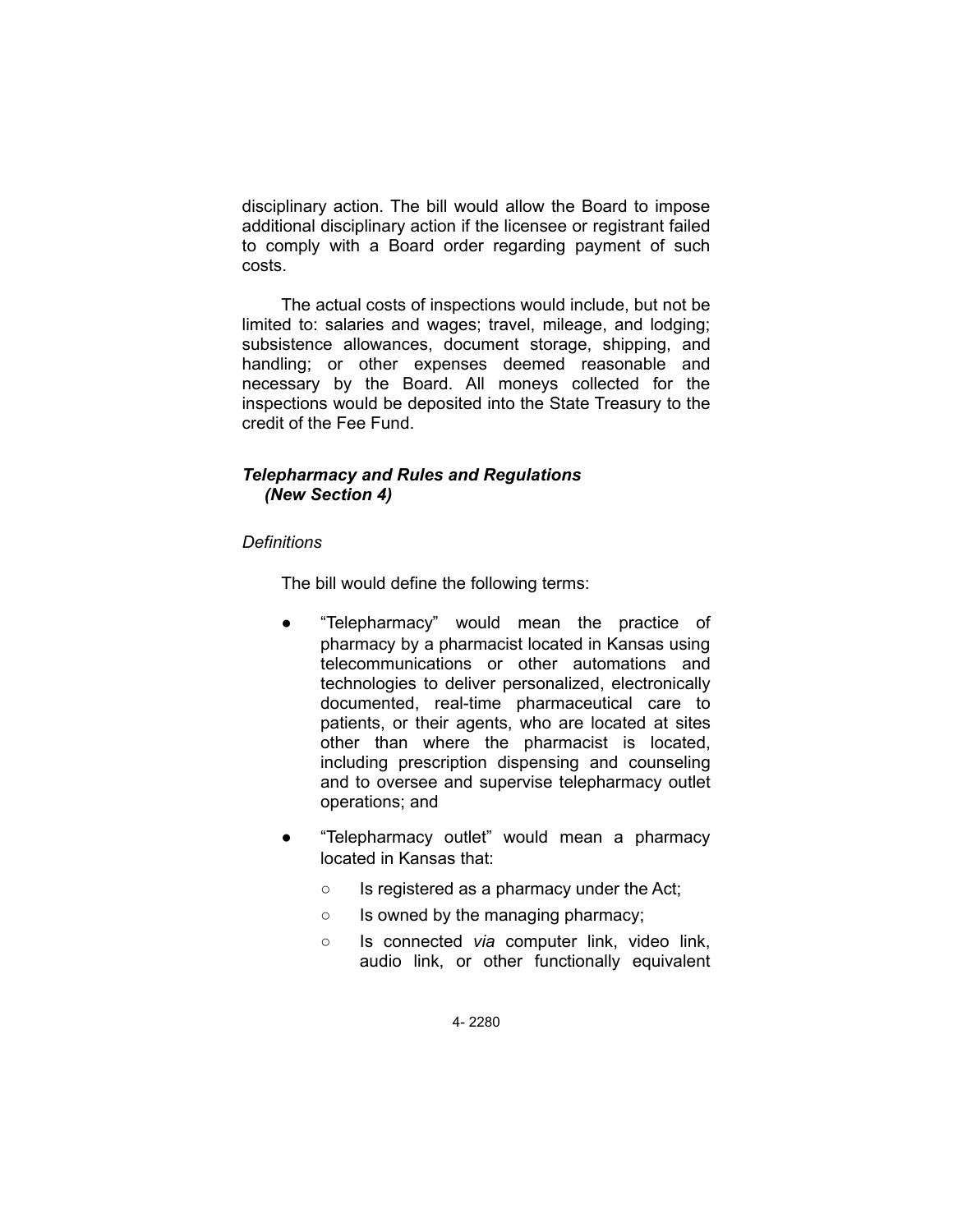telecommunications equipment with a supervising pharmacy located in Kansas; and

○ Has a pharmacy technician on-site who performs activities under the electronic supervision of a pharmacist located in Kansas.

The bill would require a pharmacist to be in attendance at the telepharmacy outlet by connecting to the telepharmacy outlet *via* computer link, video link, and audio link, or other functionally equivalent telecommunications equipment, and require the pharmacist be available to consult with and assist the pharmacy technician in performing activities.

# *Rules and Regulations for a Managing Pharmacy and Telepharmacy*

The bill would require the Board to adopt rules and regulations necessary to specify additional criteria for a managing pharmacy and telepharmacy outlet not later than January 1, 2023. The criteria to be specified would include, but not be limited to:

- Application requirements;
- Structural, security, technology, and equipment requirements;
- Staffing, training, and electronic supervision requirements;
- Inventory record keeping and storage requirements;
- Labeling requirements;
- Establishment of policies and procedures;
- The number of telepharmacy outlets that may be operated by a supervising pharmacy;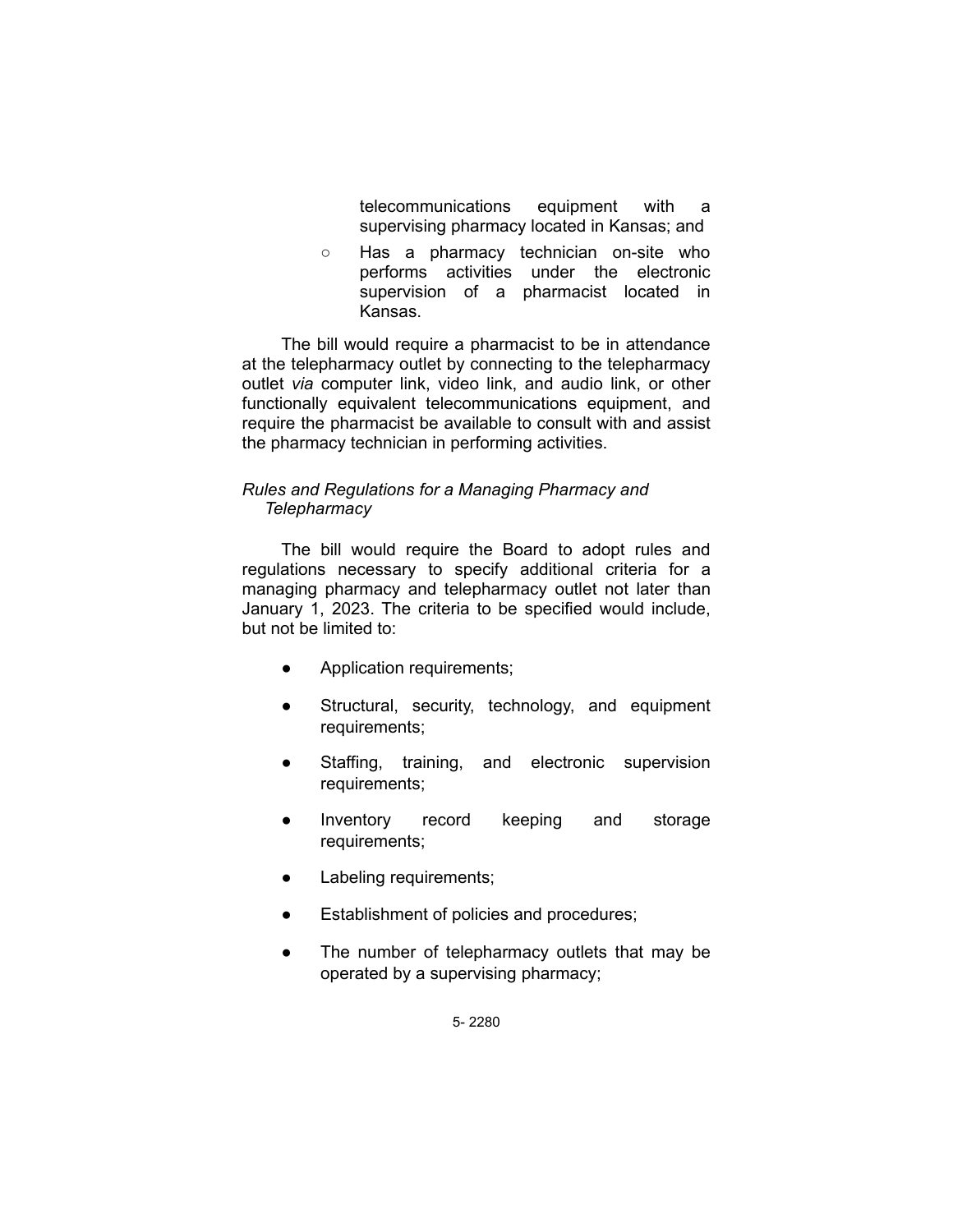- Use of automated dispensing machines; and
- Criteria for requesting exemptions or waivers from the requirements set forth in rules and regulations pertaining to the established criteria for a managing pharmacy and telepharmacy outlet.

# *Registration of Manufacturers and Virtual Manufacturers (New Section 5)*

The bill would clarify the registration requirements for a manufacturer or virtual manufacturer. The bill would authorize the Board to require an applicant for registration as a manufacturer or virtual manufacturer, or an applicant for renewal of such registration, to provide the following information:

- The name, full business address, and telephone number of the applicant;
- All trade or business names used by the applicant;
- All addresses, telephone numbers, and the names of contact individuals for all facilities used by the applicant for storage, handling, and distribution of prescription drugs or devices;
- The type of ownership or operation of the applicant;
- The name of the owner or operator of the applicant, including:
	- If an individual, the name of the individual;
	- If a partnership, the name of each partner and the name of the partnership;
	- If a corporation, the name and title of each corporate officer and director of the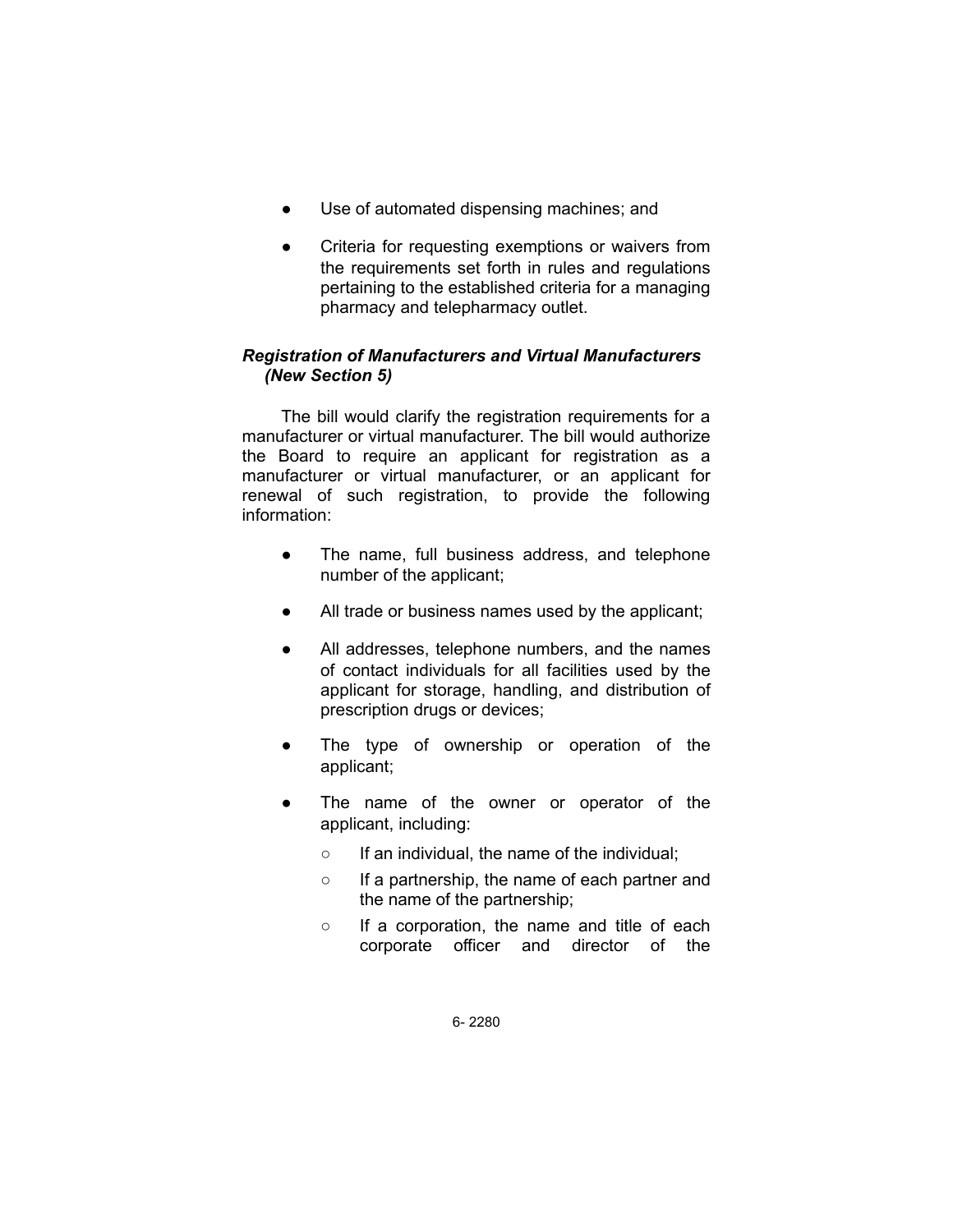corporation, and the name of the state of incorporation; or

- If a sole proprietorship, the full name of the sole proprietor and the name of the business entity; and
- Any other information the Board deems appropriate.

The bill would require changes in any of the above information be submitted to the Board in a form and manner prescribed by the Board.

# *Qualifications for Manufacturer and Virtual Manufacturer Applicants*

The bill would require the Board consider the following factors in reviewing the qualifications for applicants for initial registration or renewal of registration as a manufacturer or virtual manufacturer:

- Any convictions of the applicant under any federal, state, or local laws relating to drug samples, manufacture of drugs or devices, wholesale or retail drug distribution, or distribution of controlled substances;
- Any felony convictions of the applicant under federal or state laws;
- The applicant's past experience in the manufacture or distribution of prescription drugs, including controlled substances;
- The furnishing by the applicant of false or fraudulent material in any application made in connection with drug manufacturing or distribution;
- Discipline, censure, warning, suspension, or revocation by federal, state, or local government of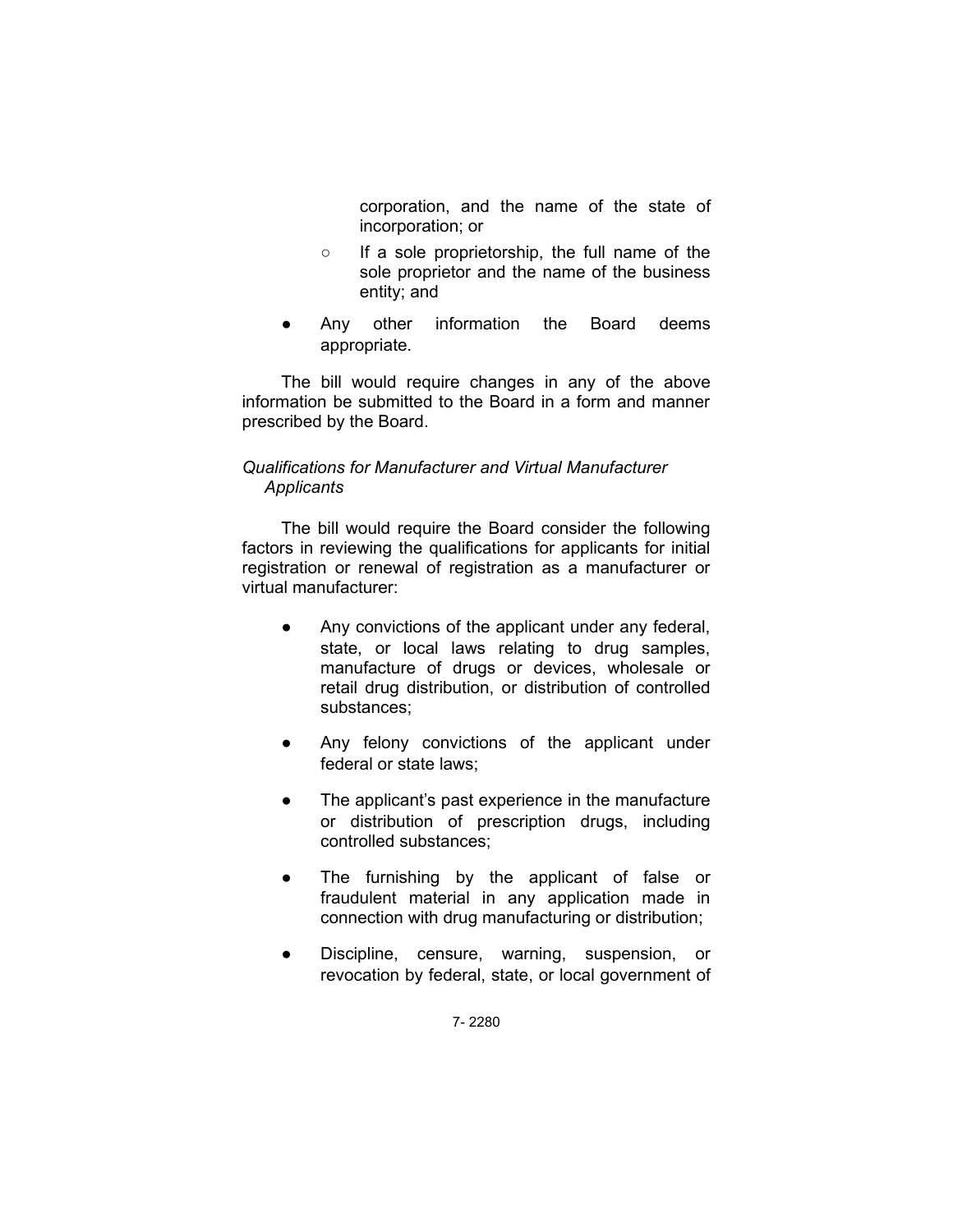any license or registration currently or previously held by the applicant for the manufacture or distribution of any drugs, including controlled substances;

- Compliance with registration requirements under previously granted registrations, if any;
- Compliance with requirements to maintain or make available to the Board or to the federal, state, or local law enforcement officials those records required by the federal Food, Drug, and Cosmetic Act, and rules and regulations adopted pursuant to such act; and
- Any other factors or qualifications deemed by the Board to be relevant to and consistent with public health and safety.

After consideration of the qualifications for applicants for registration as a manufacturer or virtual manufacturer, the bill would authorize the Board to deny an initial application for registration or application for renewal of a registration if the Board determines the granting of such registration would not be in the public interest. The authority of the Board to deny such registration as a manufacturer or virtual manufacturer would be in addition to other statutory authority of the Board pertaining to the suspension, revocation, placement on probationary status, or denial of a registration.

#### *Rules and Regulations*

The bill would require the Board, by rules and regulations, to require personnel employed by persons registered as a manufacturer or virtual manufacturer have appropriate education or experience to assume responsibility for positions related to compliance with state registration requirements.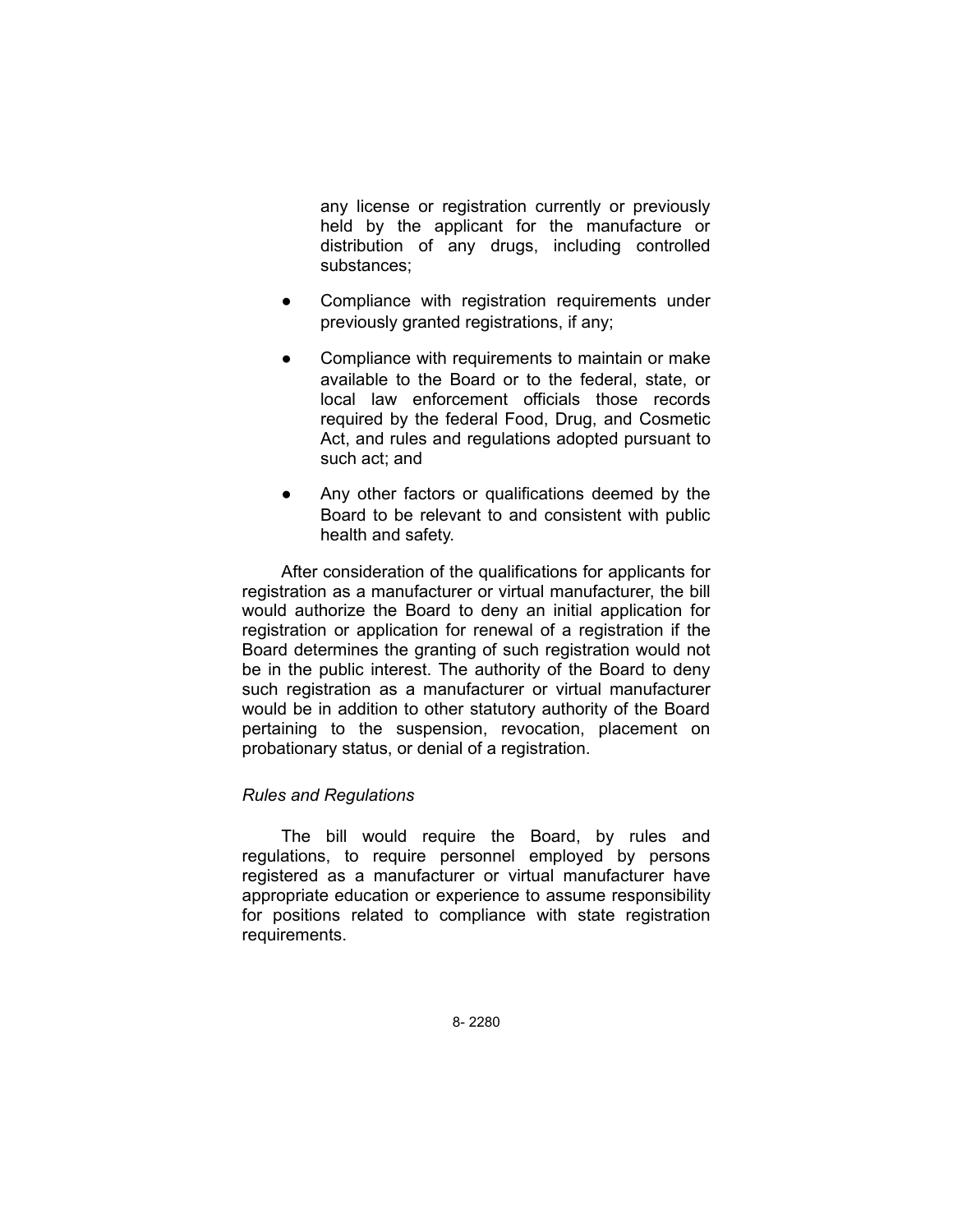The bill would provide that the Board, by rules and regulations, may implement the section of the bill on the registration of manufacturers and virtual manufacturers to conform with any requirements of the federal Drug Supply Chain Security Act in effect on July 1, 2021.

#### *Inspections*

The bill would require each facility that manufactures drugs or devices to undergo an inspection by the Board, or a third party recognized by the Board, prior to initial registration and periodically thereafter according to a schedule determined by the Board, but not less than once every three years. The bill would require the Board adopt rules and regulations no later than July 1, 2022, to establish standards and requirements for the issuance and maintenance of manufacturer and virtual manufacturer registration, including inspections.

# *Registration Requirements for Manufacturers and Virtual Manufacturers Registered in Other States*

The bill would authorize the Board to register a manufacturer or virtual manufacturer licensed or registered under the laws of another state if the requirements of that state are deemed by the Board to be substantially equivalent to Kansas requirements, or the applicant is inspected by a third party recognized and approved by the Board.

# *Standards and Requirements for Registration*

The bill would require the Board, by rules and regulations, to establish standards and requirements for the issuance and maintenance of manufacturer and virtual manufacturer registration, including, but not limited to, requirements regarding:

An application and renewal fee;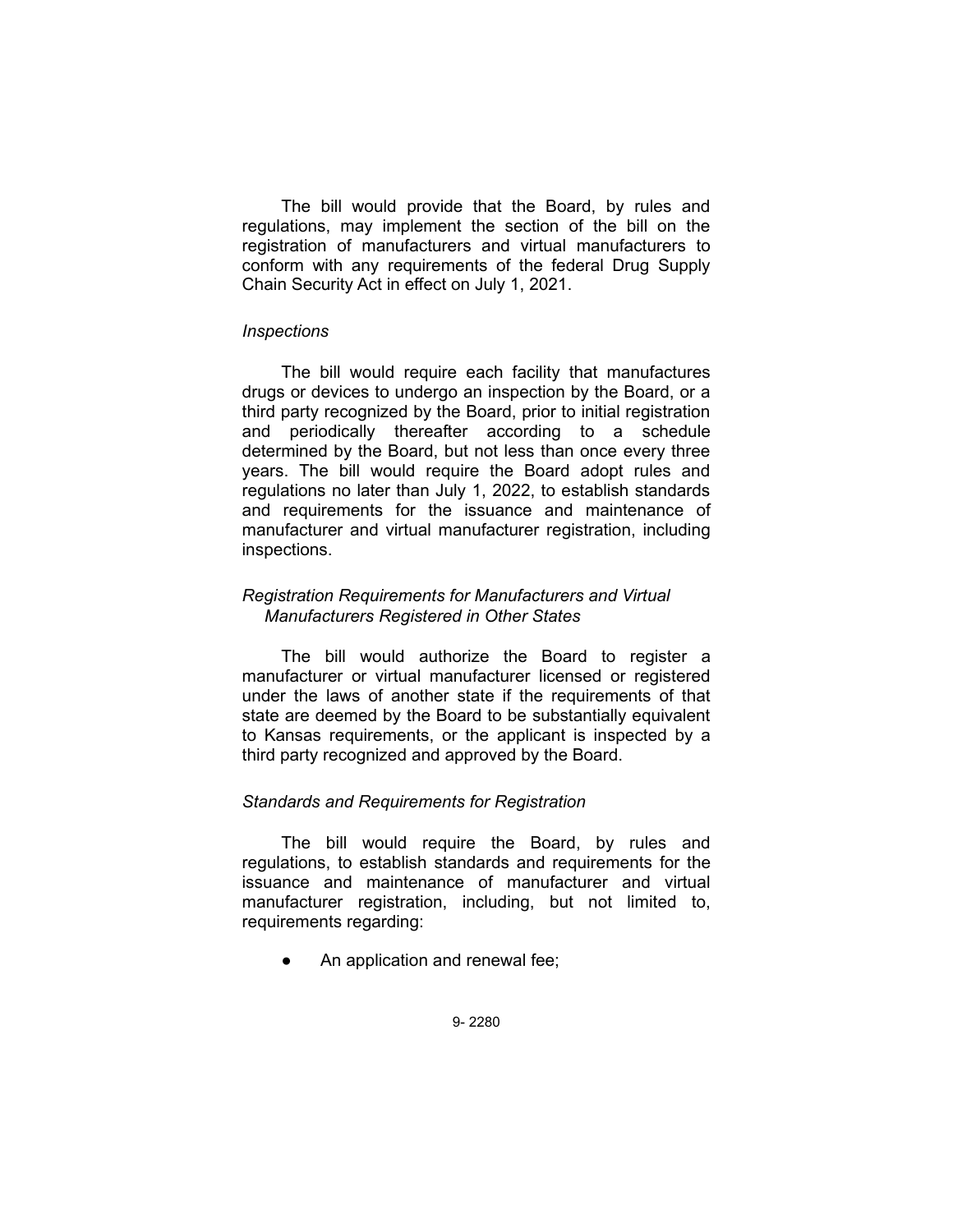- A surety bond;
- Registration and periodic inspections;
- Certification of a designated representative;
- Designation of a registered agent;
- Storage of drugs and devices;
- Handling, transportation, and shipment of drugs and devices;
- Security;
- Examination of drugs and devices and treatment of those found to be unacceptable as defined by the Board;
- Due diligence regarding other trading partners;
- Creation and maintenance of records, including transaction records;
- Procedures for operation; and
- Procedures for compliance with the requirements of the federal Drug Supply Chain Security Act.

# *Use of Titles (Section 6)*

The bill would amend the Act to clarify the use or exhibition of the titles "drugstore," "pharmacy," or "apothecary" or any combination of such titles. The bill would clarify it would be unlawful to use such terms or any title or description of like import, or any term designed to take the place of such titles, if such title is being used in the context of health, medical, or pharmaceutical care and the individual, firm, or corporation has not provided a disclaimer sufficient to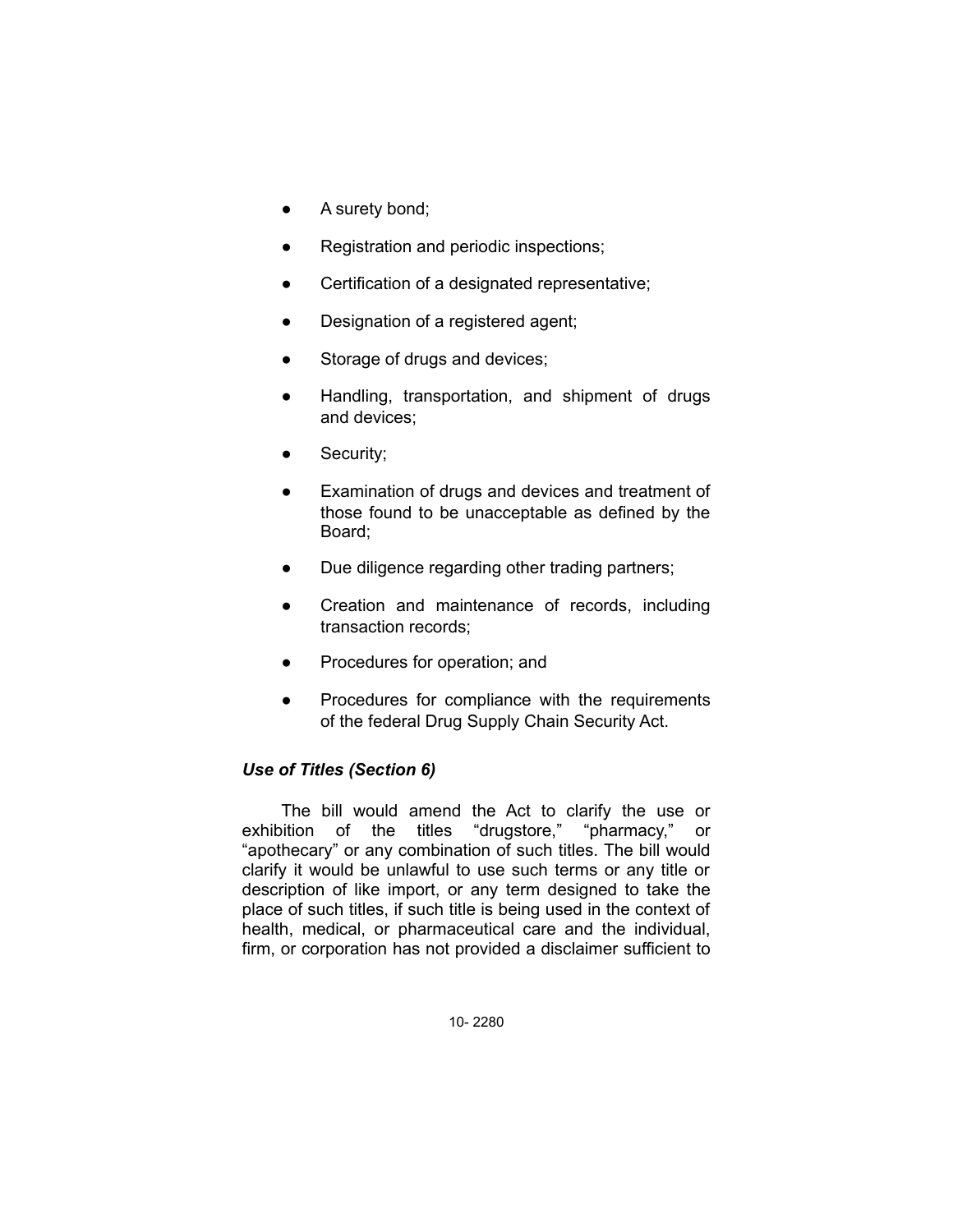notify customers that a pharmacist is not employed at the location.

# *Definitions (Section 7)*

The bill would amend and add definitions to the Act as follows:

- "Address" would be added to mean, with respect to prescriptions, the physical address where a patient resides, including street address, city, and state;
- "Compounding" would be amended to clarify compounding does not include reconstituting any mixed drug according to the U.S. Food and Drug Administration (FDA)-approved labeling for the drug. [*Note:* The term "oral or topical drug" is replaced with "mixed drug," and language regarding compounding not including preparing any sterile or nonsterile preparation that is essentially a copy of a commercially available product is deleted.];
- "Current good manufacturing practices" or "CGMP" would be added to mean requirements for ensuring drugs and drug products are consistently manufactured, repackaged, produced, stored, and dispensed in accordance with 21 CFR §§ 207, 210, and 211;
- "Device" would be added to mean an instrument, apparatus, implement, machine, contrivance, implant, *in vitro* reagent, or other similar or related article, including a component part or accessory that:
	- Is recognized in the official national formulary, or the U.S. Pharmacopoeia, or any supplement of those; is intended for use in the diagnosis of disease or other conditions; is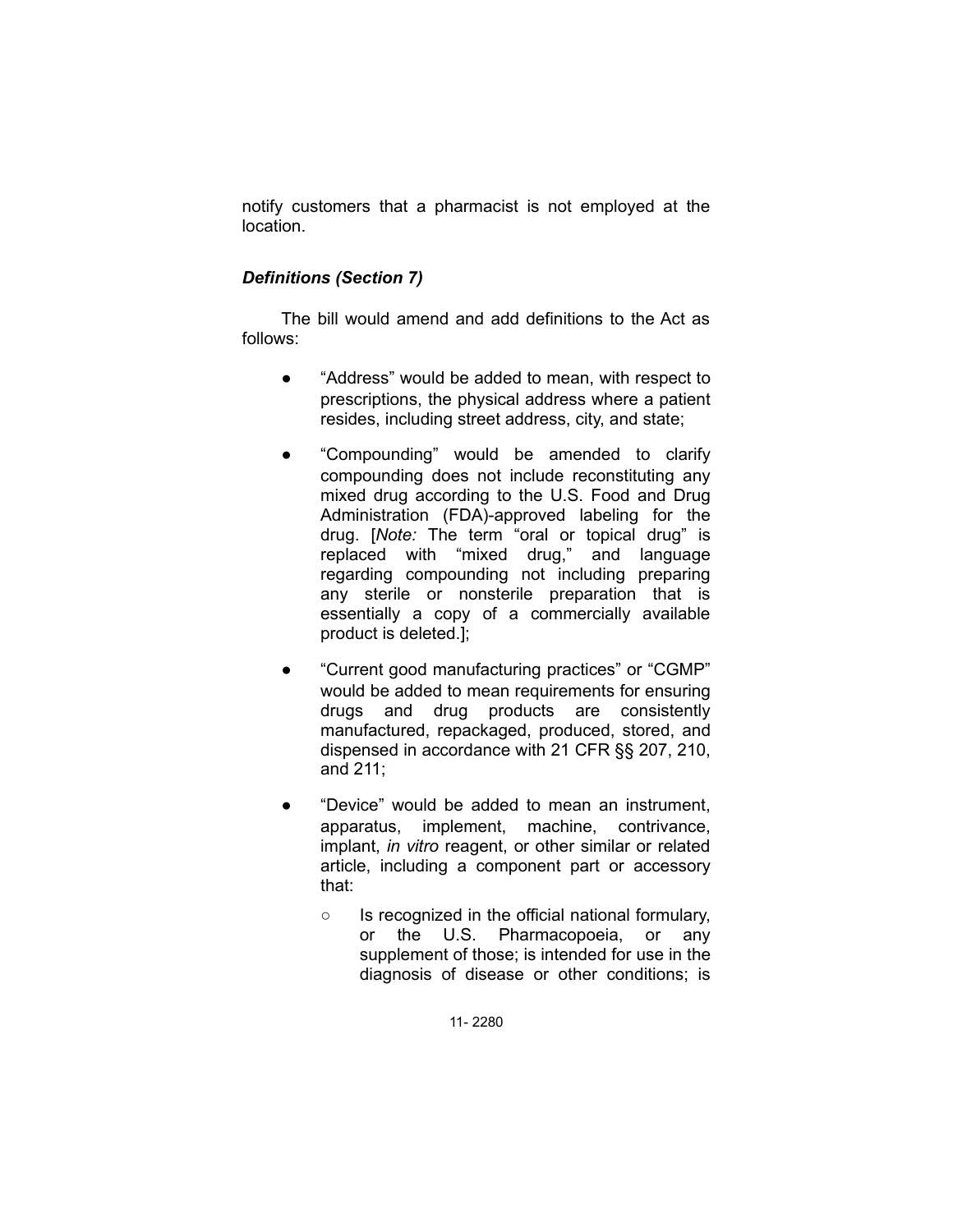used for the care, mitigation, treatment, or prevention of disease in human or other animals; or is intended to affect the structure or any function of the body of human or other animals; and

- Does not achieve its primary intended purposes through chemical action within or on the body of human or other animals, and is not dependent upon being metabolized for the achievement of any of its primary intended purposes;
- "Direct supervision" would be amended to mean the process by which the responsible pharmacist shall observe and direct the activities of a pharmacist intern or pharmacy technician; be readily and immediately available at all times activities are performed; provide personal assistance, direction, and approval throughout the times the activities are performed; and complete the final check before dispensing;
- "Dispense" or "dispensing" would be amended to mean to deliver prescription medication to the ultimate user or research subject by or pursuant to the lawful order of a practitioner or pursuant to the prescription of a mid-level practitioner, including, but not limited to, delivering prescription medication to a patient by mail, common carrier, personal delivery, or third-party delivery to any location requested by the patient;
- "Dispenser" would be amended to replace the term "medication" with "drugs or devices" with regard to the items dispensed by a dispenser who is a practitioner or pharmacist. "Dispenser" would also mean a retail pharmacy, hospital pharmacy, or group of pharmacies under common ownership and control that do not act as a wholesale distributor. Affiliated warehouses or distribution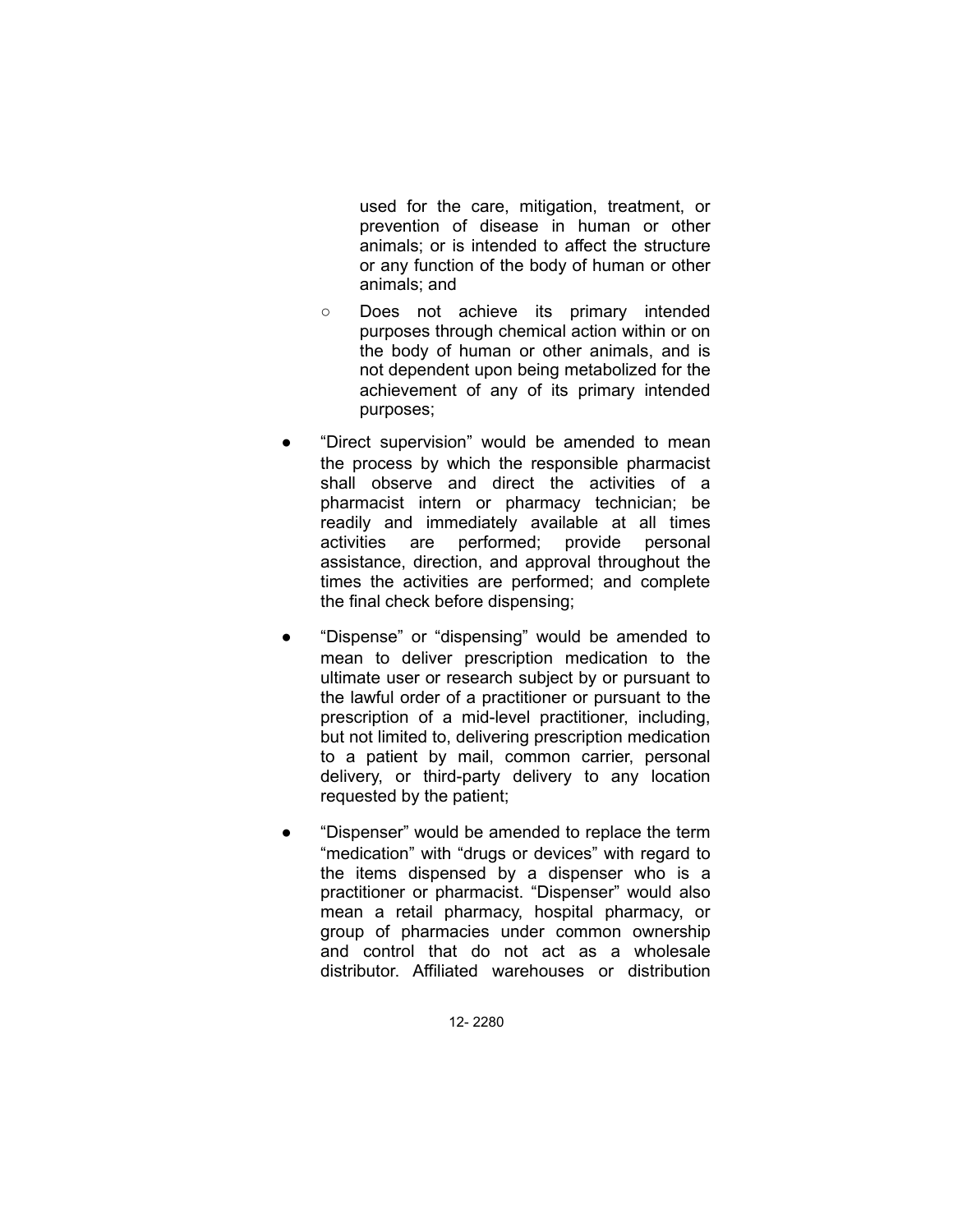centers of such entities under common ownership and control that do not act as a wholesale distributor would be excluded from the definition;

- "Diversion" would be added to mean the transfer of a controlled substance from a lawful to an unlawful channel of distribution or use;
- "Institutional drug room" would be amended to add residents of a juvenile correctional facility to those whose needs would be provided by an institutional drug room;
- "Interchangeable biological product" would be amended to mean a biological product that the FDA has identified in the "Purple Book: Lists of Licensed Biological Products with Reference Product Exclusivity and Biosimilarity or Interchangeability Evaluations" as meeting the standards for "interchangeability" as defined in federal law regarding licensure of biological products as biosimilar or interchangeable in effect on January 1, 2017;
- "Medical care facility" would be amended to mean the same as defined in KSA 65-425, except that the term would also include psychiatric hospitals and psychiatric residential treatment facilities as defined in KSA 2020 Supp. 39-3002;
- "Medication order" would be amended to mean a written or oral order by a prescriber, or the prescriber's authorized agent, for administration of a drug or device to a patient in a Kansas licensed medical care facility or a Kansas licensed nursing facility or nursing facility for mental health, as defined by KSA 39-923;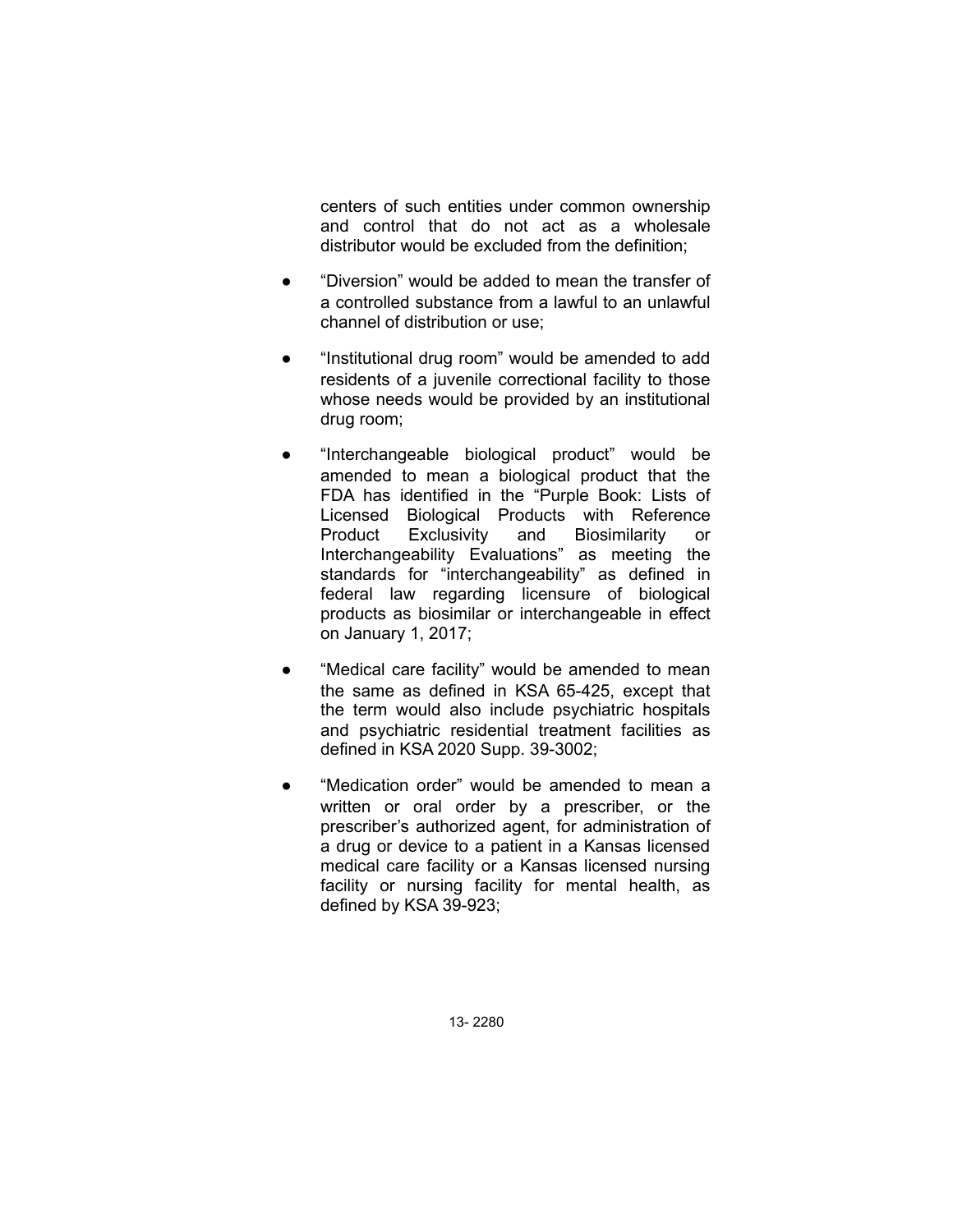- "Pharmacist intern" or "intern" would be amended to mean a student currently enrolled in and in good standing with an accredited pharmacy program;
- "Pharmacy," "drugstore," or "apothecary" would be amended to include any electronic medium. The definition would also be amended to clarify where the following terms could be displayed as used in the context of health, medical, or pharmaceutical care or services: "pharmacist," "pharmaceutical chemist," "pharmacy," "apothecary," "drugstore," "druggist," "drugs," "drug sundries," or any of these words or combinations of these words or words of similar import displayed in any language or on any sign containing any of these words, and the characteristic symbols of pharmacy or the characteristic prescription sign "Rx";
- "Pharmacy prescription application" would be amended to mean software used to process prescription information and is either installed on a pharmacy's computers or servers and is controlled by the pharmacy or is maintained on the servers of an entity that sells electronic pharmacy prescription applications as a hosted service where the entity controls access to the application and maintains the software and records on its server;
- "Preceptor" would be amended to mean a licensed pharmacist who possesses at least two years' experience as a pharmacist and who supervises and is responsible for the actions of pharmacist interns obtaining pharmaceutical experience;
- "Prescription" or "prescription order" would be amended to mean the front and back of a lawful written, electronic, or facsimile order from a prescriber or an oral order from a prescriber or the prescriber's authorized agent that communicates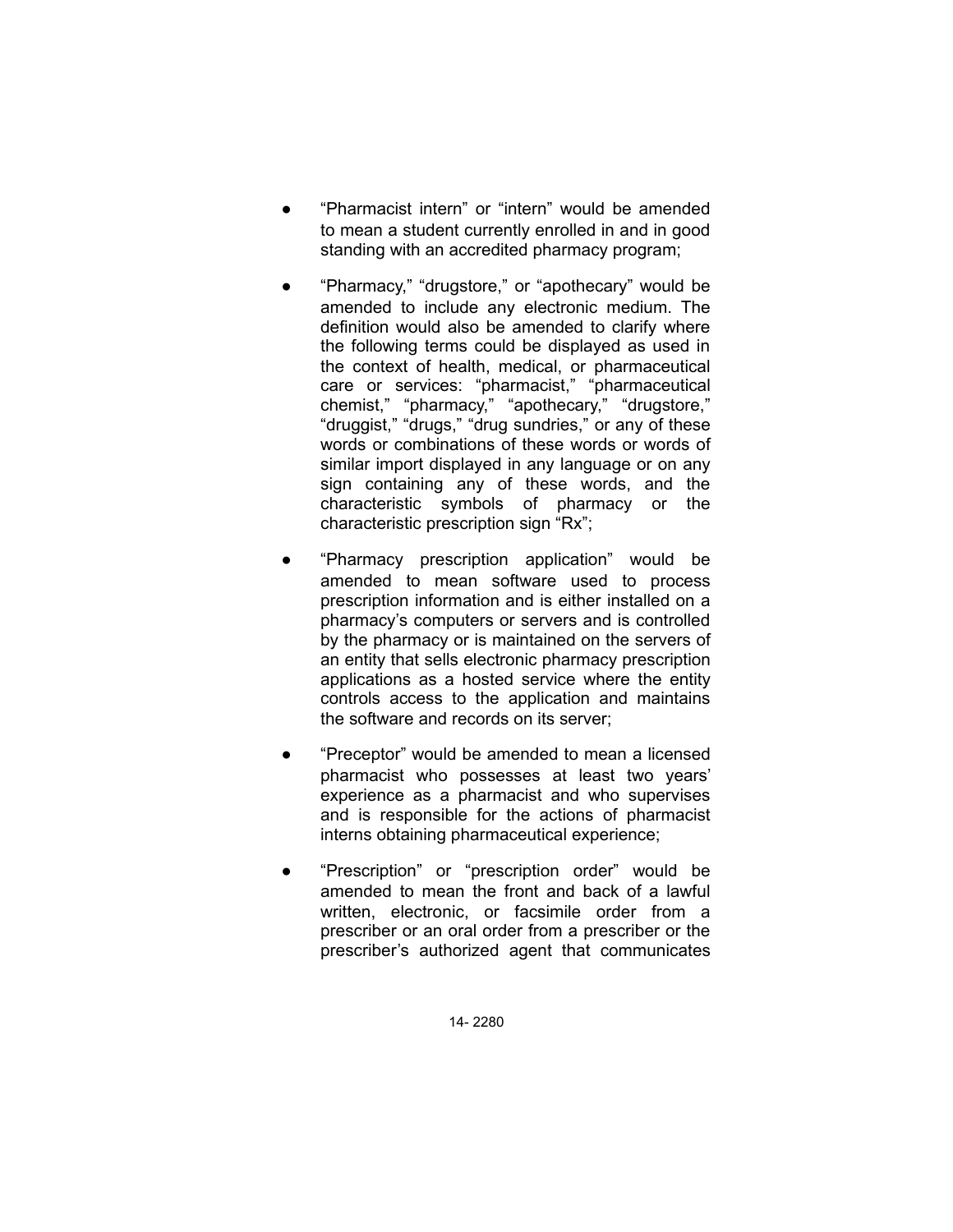the prescriber's instructions for a prescription drug or device to be dispensed;

- "Readily retrievable" or "readily available" would be amended to mean that records kept in hard copy or by automatic data processing applications or other electronic or mechanized record-keeping systems can be separated out from all other records quickly and easily during an inspection or investigation, or within a reasonable time not to exceed 48 hours of a written request from the Board or other authorized agent;
- "Reverse distributor" would replace the terms "returns processor" and "reverse logistics provider" but would retain the meaning of those terms;
- "Virtual manufacturer" would be added to mean an entity that engages in the manufacture of a drug or device for which it:
	- Owns the new drug application or abbreviated new drug application number, if a prescription drug;
	- Owns the unique device identification number, as available, for a prescription device;
	- Contracts with a contract manufacturing organization for the physical manufacture of the drug or device;
	- Is not involved in the physical manufacture of the drug or device; and
	- Does not store or take physical possession of the drug or device;
- "Virtual wholesale distributor" would be added to mean a wholesale distributor that sells, brokers, or transfers a drug or device but never physically possesses the product;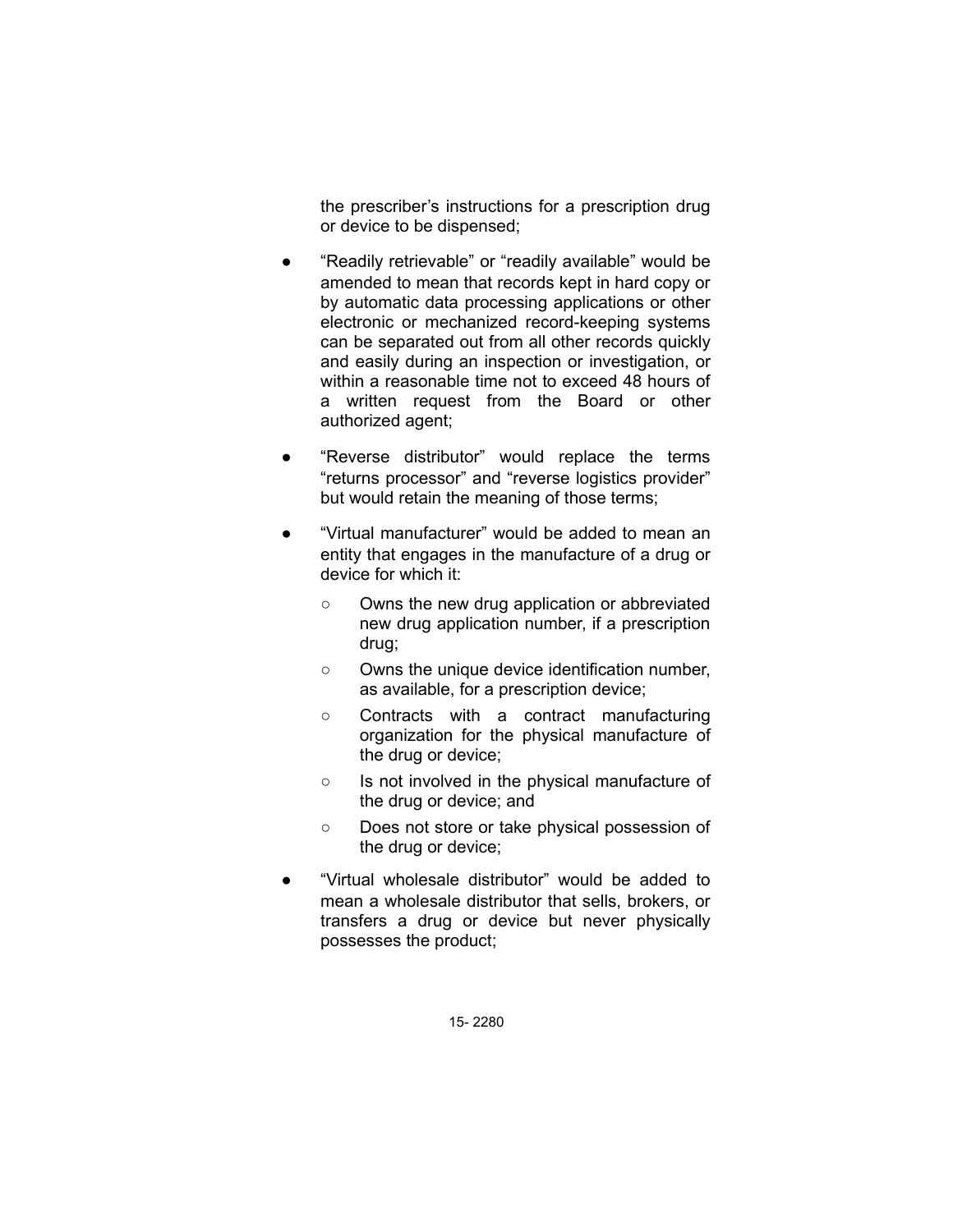- "Wholesale distributor" would be amended to mean any person engaged in wholesale distribution or reverse distribution of drugs or devices, other than a manufacturer, co-licensed partner, or third-party logistics provider; and
- "Wholesale distribution" would be amended to replace the term "prescription drug" with "drug or device" and "third-party returns processor" with a registered "reverse distributor" where those terms appear in the definition, to update a reference to the edition and section of the Internal Revenue Code regarding a charitable organization, and to remove multiple references to what a wholesale distribution does not include.

The bill would remove the definitions of "application service provider," "intermediary," and "return" from the Act.

# *Disciplinary Action (Section 8)*

# *Pharmacist*

The bill would modify the disciplinary action the Board would be authorized to take on an application, renewal, or license of a pharmacist. The bill would authorize the Board to also limit, condition, or place in a probationary status the license of any pharmacist upon certain findings. The bill would clarify one of the findings that would warrant disciplinary action to include violations of both the federal and state Uniform Controlled Substances Act. The bill would authorize the Board to take disciplinary action if the licensee has failed to keep, has failed to file with the Board, or has falsified records required to be kept or filed by the provisions of the Act, the federal or state Uniform Controlled Substances Act, or rules and regulations adopted by the Board.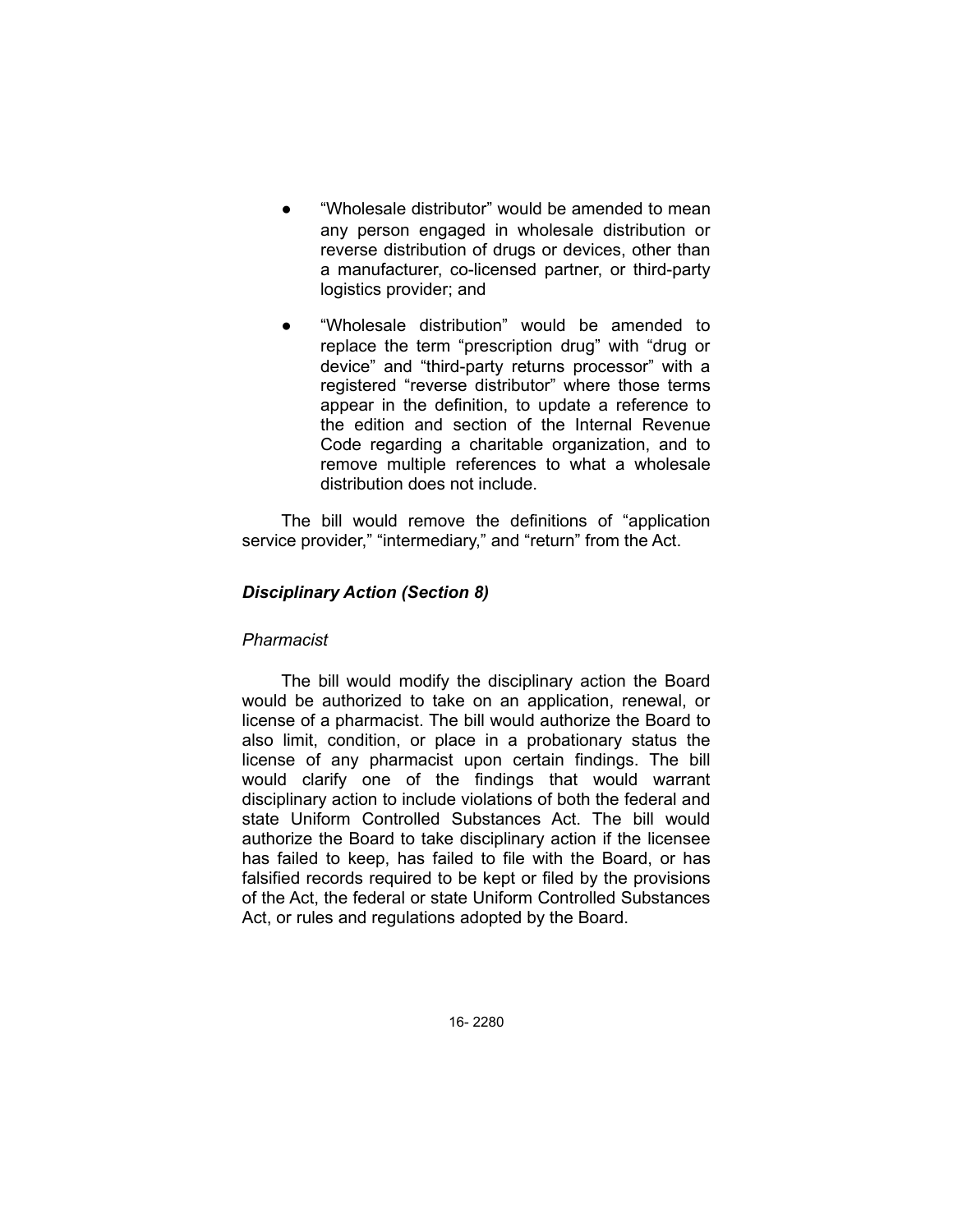### *Retail Dealer*

The bill would authorize the Board to suspend, revoke, place in probationary status, or deny an application for a retail dealer's permit when information in the possession of the Board discloses such operations are not being conducted according to law or the rules and regulations of the Board.

### *Pharmacy*

The bill would authorize the Board to deny an application or renewal, limit, condition, or place in a probationary status the registration of a pharmacy upon the existence of certain findings.

A conviction for a violation of the Act, the federal or state Uniform Controlled Substances Act, or the federal or state Food, Drug, and Cosmetic Act would be amended to also apply to a pharmacy. Fraudulently claiming money for pharmaceutical services would apply to pharmacies.

The bill would add the following findings for such purposes:

- The registrant has obtained, renewed, or attempted to obtain or renew a registration by false or fraudulent means, including misrepresentation of a material fact or falsification of any application;
- The registrant has refused to permit the Board or its duly authorized agents to inspect the registrant's establishment according to the provisions of the Act, federal or state Uniform Controlled Substances Act, or federal or state Food, Drug, and Cosmetic Act;
- The registrant has failed to keep, has failed to file with the Board, or has falsified records required to be kept or filed by the provisions of the Act, federal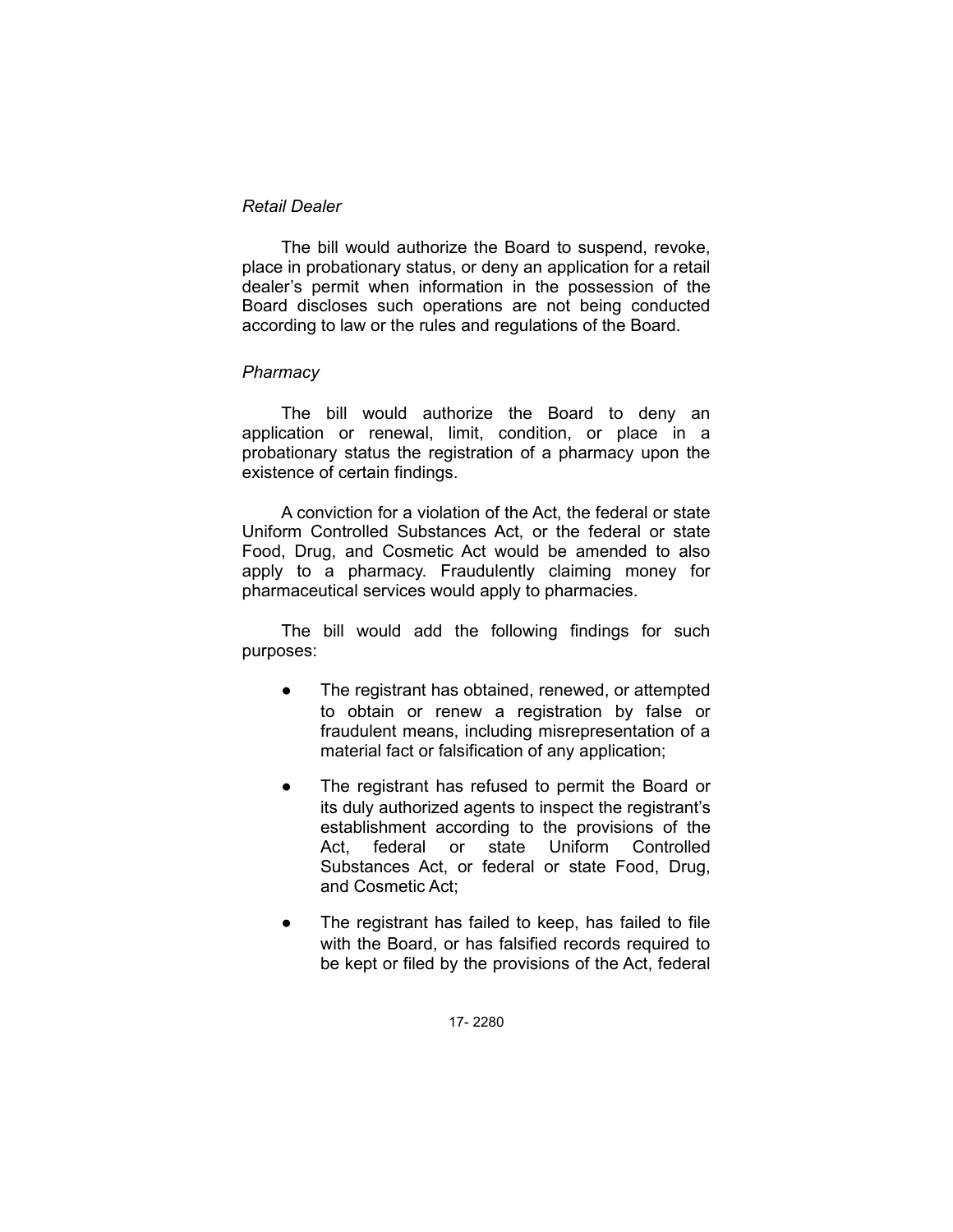or state Uniform Controlled Substances Act, or rules and regulations adopted by the Board;

- A pharmacy has been operated in such a manner that violations of the provisions of the federal or state Food, Drug, and Cosmetic Act, federal or state Uniform Controlled Substances Act, or any rule and regulation of the Board have occurred;
- A pharmacy has been operated in such a manner that violations of the Prescription Monitoring Program Act of the State of Kansas or any rules and regulations of the Board have occurred;
- The registrant has failed to furnish the Board, its investigators, or its representatives any information legally requested by the Board; or
- The registrant has violated or failed to comply with any lawful order or directive of the Board.

# *Other Registrations*

The bill would amend law regarding disciplinary action against various other registrations to clarify such action would be allowed with regard to registrations to manufacture or repackage drugs or devices or to operate as an outsourcing facility, institutional drug room, or automated dispensing system. The bill would also add limitations and conditions of registrations and denial of applications for renewal to the actions the Board would be authorized to take against those providers and wholesale distributors, third-party logistics providers, and sellers of durable medical equipment.

The bill would authorize the Board to take such actions on applications and registrations if any of the findings specified occur. The bill would make amendments and add findings authorizing the Board to take disciplinary action if a registrant or a registrant's agent: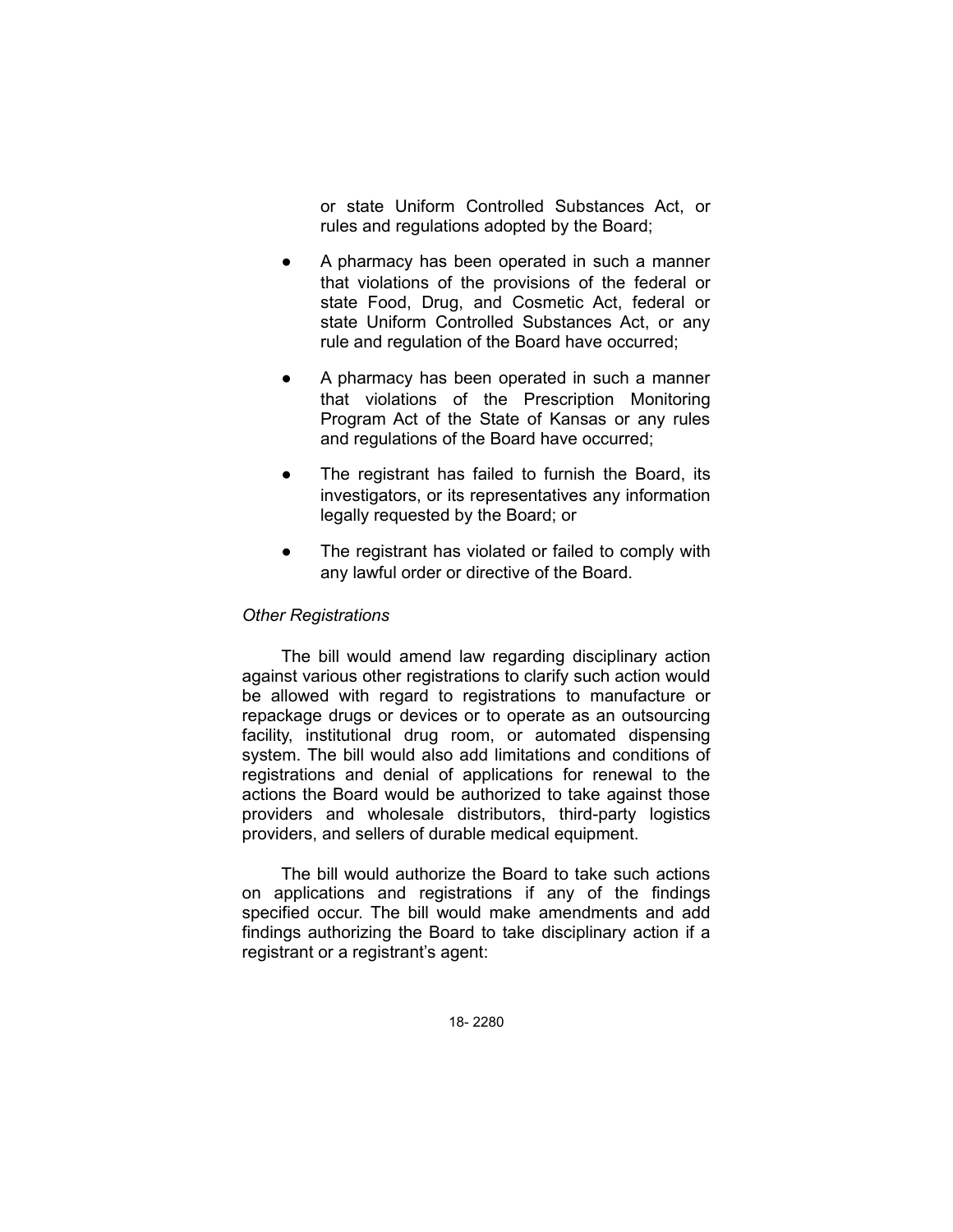- Has obtained, renewed, or attempted to obtain or renew a registration by false or fraudulent means, including misrepresentation of a material fact or falsification of any application;
- Has been convicted of a felony under any federal or state law relating to the manufacture, compounding, dispensing, or distribution of drugs or devices;
- Has had any federal registration for the manufacture, compounding, dispensing, or distribution of drugs or devices suspended, limited, denied, disciplined, censured, or revoked;
- Has refused to permit the Board or its duly authorized agents to inspect the registrant's establishment according to the provisions of the Act, federal and state Uniform Controlled Substances Act, or the federal and state Food, Drug, and Cosmetic Act;
- Has failed to keep, has failed to file with the Board, or has falsified records required to be kept or filed by the provision of the Act, the federal or state Uniform Controlled Substances Act, or rules and regulations adopted by the Board;
- Has violated the federal Uniform Controlled Substances Act, has violated the federal Food, Drug, and Cosmetic Act or any rules and regulations adopted under such act;
- Has had a registration revoked, suspended, or limited; has been censured; or has had other disciplinary action taken or an application for registration denied by the proper registering authority of another state, territory, District of Columbia, or other country, a certified copy of the record of the action of the other jurisdiction being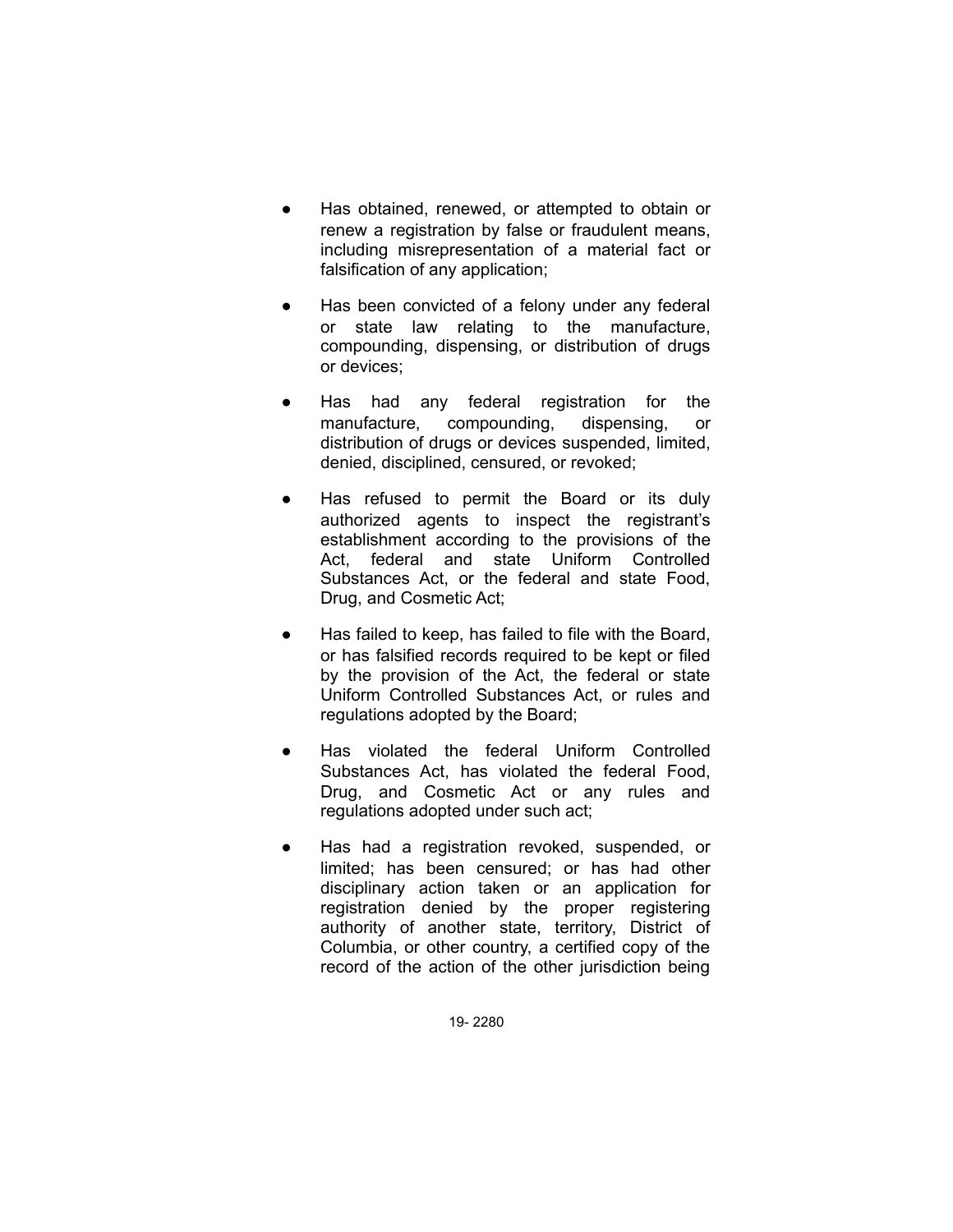conclusive evidence of such action. When the Board determines that action under this subsection of the bill requires the immediate protection of the public interest, the bill would require the Board to conduct an emergency proceeding under the Kansas Administrative Procedure Act;

- Has failed to furnish the Board, its investigators, or its representatives any information legally requested by the Board; or
- Has violated or failed to comply with any lawful order or directive of the Board.

# *Examinations (Section 9)*

The bill would authorize the Board to adopt rules and regulations relating to the score an applicant must receive in order to pass the examinations required for licensure. The bill would require the Board only accept a passing score on an examination required for licensure from an applicant's first five attempts at taking such examination.

# *Reciprocal Licensure*

The bill would allow the Board, in its discretion, to license a pharmacist, without examination, who is duly registered or licensed by examination in some other state, except the Board would be allowed to require such individual take the multi-state jurisprudence examination approved by the Board. The bill would authorize the Board to adopt rules and regulations relating to the score such individual would be required to receive in order to pass the multi-state jurisprudence examination. The bill would require the Board only accept a passing score on an examination required for licensure from an applicant's first five attempts taking such examination.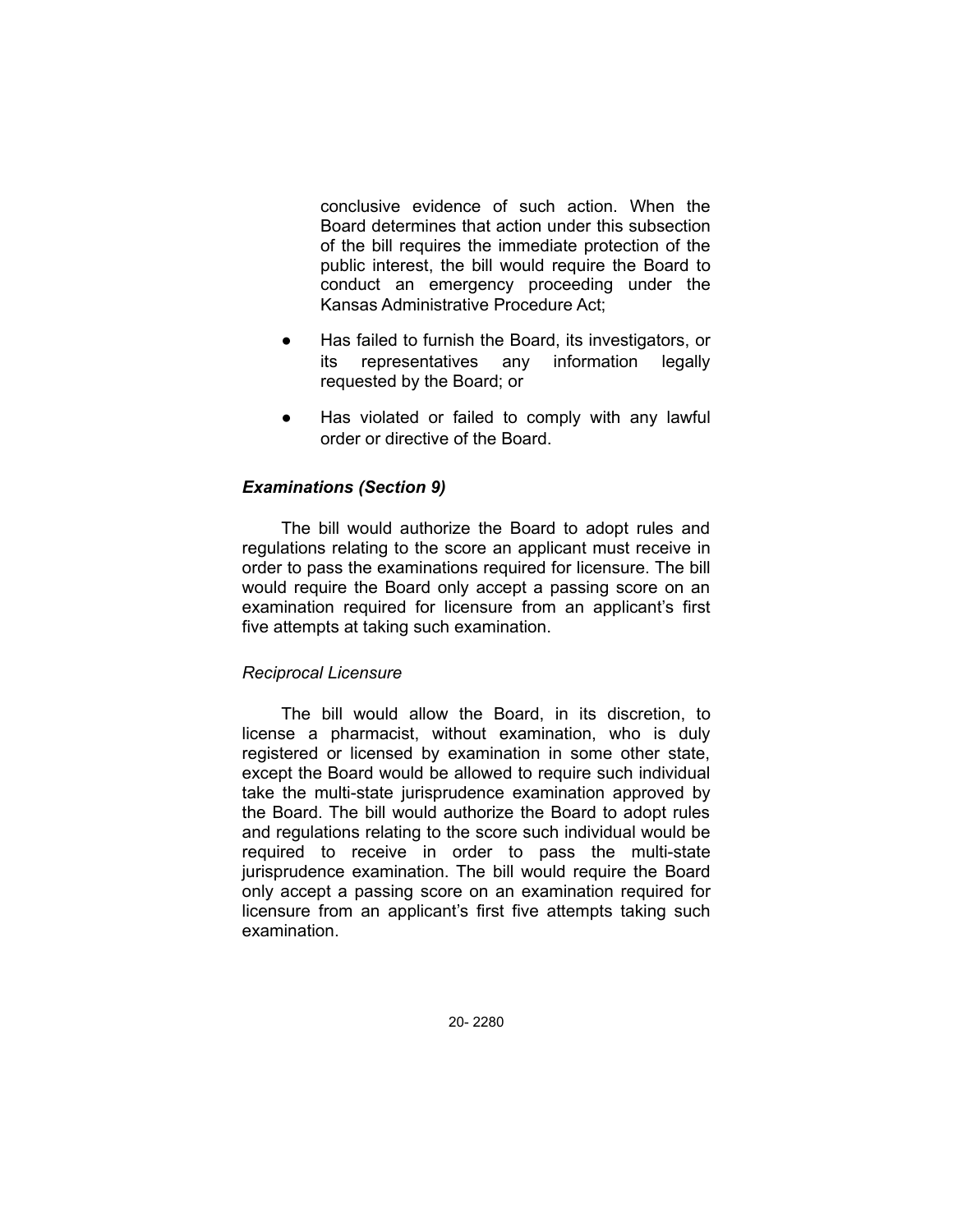The bill would provide reciprocal licensure may be denied for any reasons set forth in statute that authorize the Board to deny an application or renewal of any pharmacist license.

The bill would remove a provision prohibiting an applicant who has taken an examination for licensure approved by the Board and failed to complete it successfully from being considered for licensure by reciprocity within one year from the date the applicant sat for the examination.

# *Prescription Orders (Section 10)*

The bill would clarify, regardless of the means of transmission to a pharmacy, a pharmacist or a pharmacist intern would be authorized to receive a new prescription order or a refill or renewal order from a prescriber or transmitting agent. The bill would authorize a registered pharmacy technician to receive a refill, renewal, or order for the continuation of therapy that contains no changes from the original prescription from a prescriber or transmitting agent if such registered pharmacy technician's supervising pharmacist has authorized that function.

Continuing law requires all prescriptions be filled or refilled in strict conformity with any directions of the prescriber but provides exceptions. The bill would amend these exceptions as follows:

- A pharmacist who receives a prescription order for a brand name product would be authorized to exercise brand exchange with a view toward achieving a lesser cost to the purchaser, unless:
	- The prescriber indicates "dispense as written" on the prescription or when communicating a prescription by oral order;
	- The FDA has determined that a biological product is not an interchangeable biological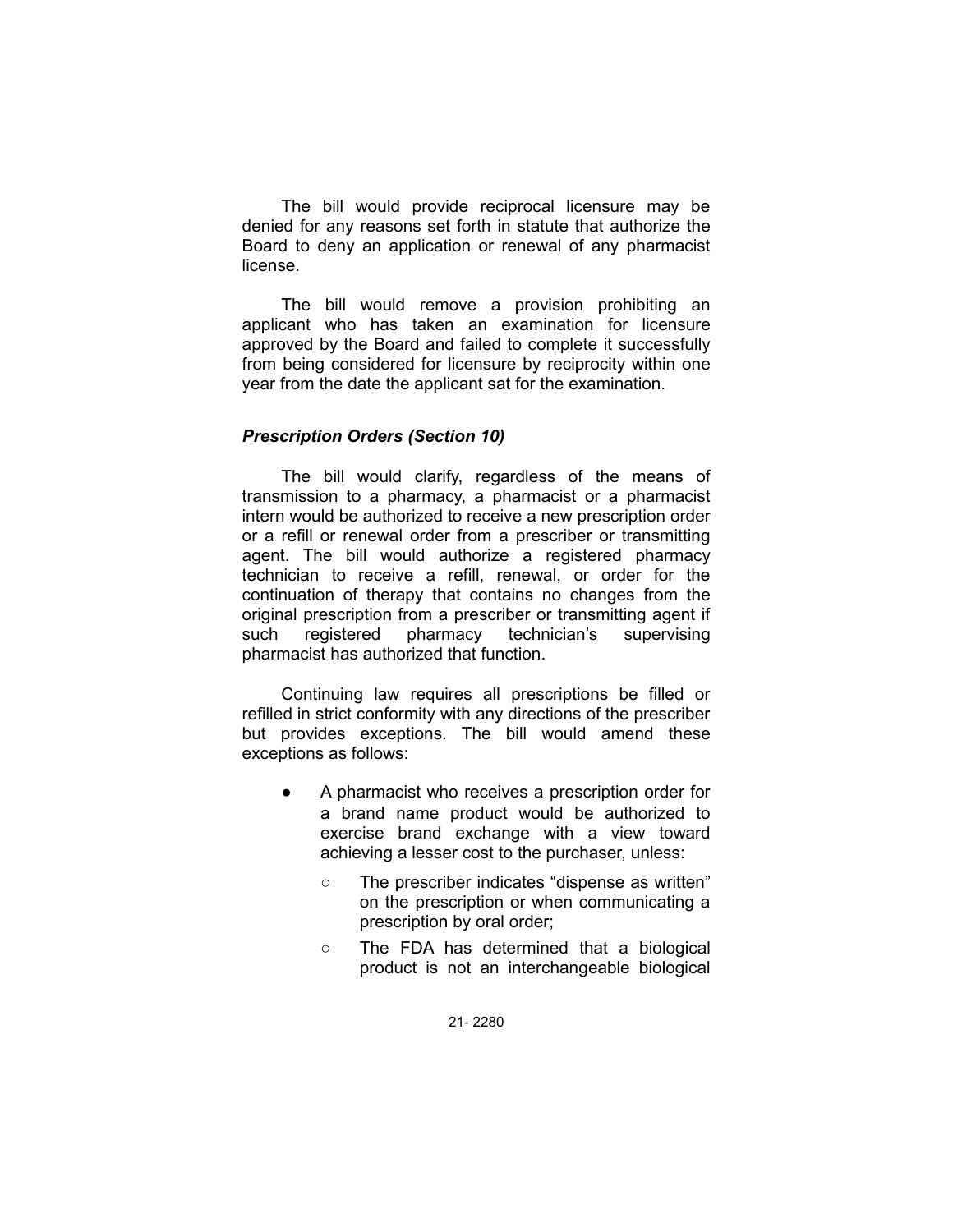product for the prescribed biological product [*Note:* Existing law excludes biological products from brand exchange.]; or

- The FDA has determined that a drug product of the same generic name is not bioequivalent to the prescribed brand name prescription medication. [*Note:* This is continuing law.]
- Except for a prescription for a controlled substance, a pharmacist would be allowed to use professional judgment to make adaptations to a prescription order if a patient consents, the prescriber has not indicated "dispense as written" on the prescription, the pharmacist documents the adaptation on the patient's prescription record, and the pharmacist notifies the prescriber. The adaptions would include:
	- Changing the prescribed quantity if the prescribed quantity or package size is not commercially available, the change in quantity is related to a change in dosage form, or the change extends a maintenance drug for the limited quantity necessary to coordinate a patient's refills in a medication synchronization program;
	- Changing the prescribed dosage form, strength, or directions for use if it is in the best interest of the patient and the change achieves the intent of the prescriber; or
	- Completing missing information on the prescription order if there is evidence to support the change.

[*Note:* Continuing law allows a pharmacist to provide up to a three-month supply of a prescription that is not a controlled substance or a psychotherapeutic drug when a practitioner has written a drug order to be filled with a smaller supply but included sufficient numbers of refills for a threemonth supply.]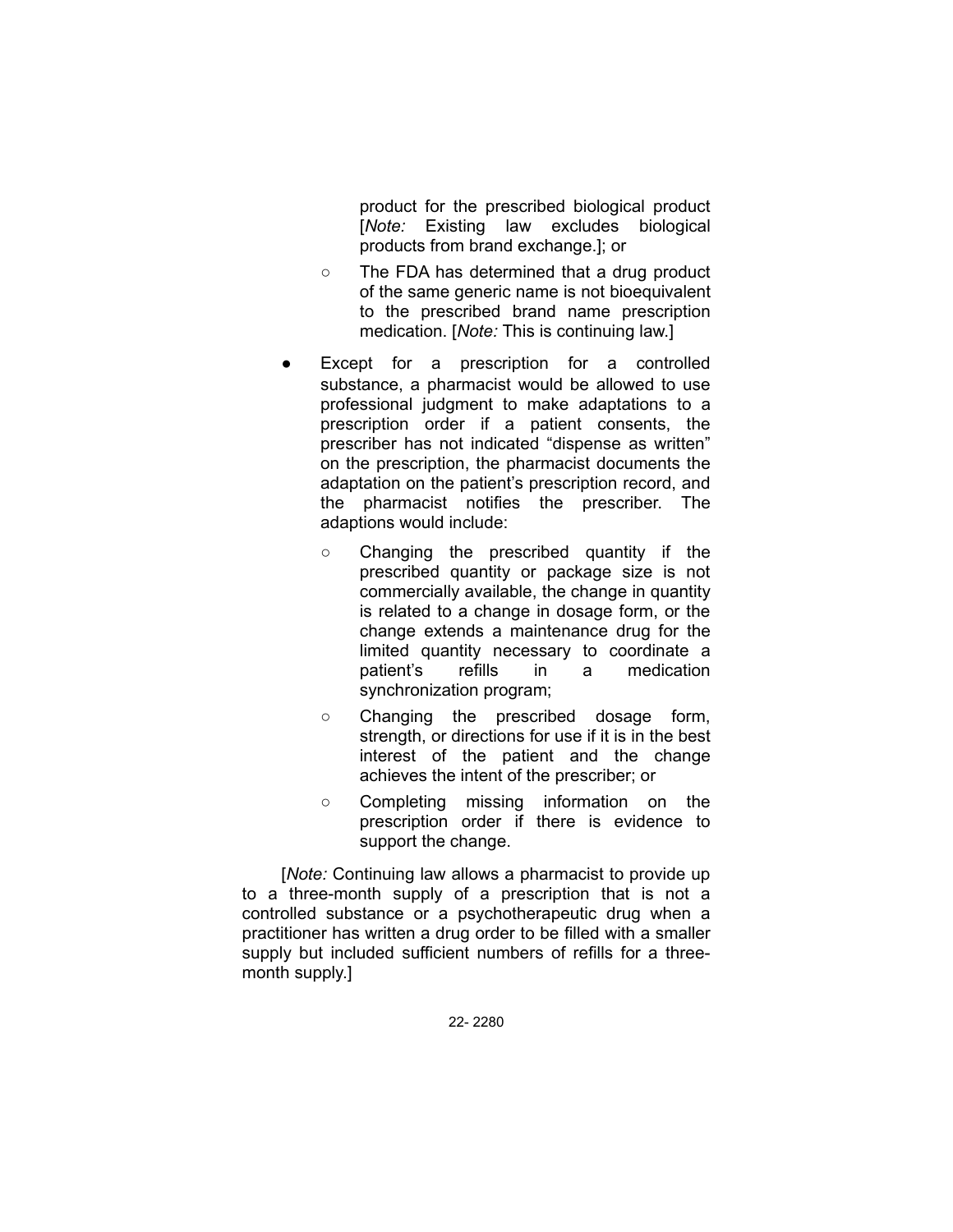The bill would increase from a maximum 7-day supply to a maximum 30-day supply the prescription amount a pharmacist would be authorized to refill without the prescriber's authorization, when all reasonable efforts to contact the prescriber have failed and when, in the pharmacist's professional judgment, continuation of the medication is necessary for the patient's health, safety, and welfare.

# *Unlawful Acts (Section 11)*

The bill would amend the unlawful acts under the Act as follows:

- Devices would be added to those items a person would be prohibited from distributing at wholesale without first obtaining a registration as a wholesale distributor from the Board;
- Devices would be added to the items a person would be prohibited in any manner from distributing or dispensing samples of without first having obtained a permit from the Board to do so;
- It would be unlawful for any person to manufacture in Kansas any drugs or devices except under the personal and immediate supervision of a pharmacist or such other individual approved by the Board after an investigation and determination by the Board that such individual is qualified by scientific and technical training or experience to perform such duties of supervision necessary to protect public health and safety. No individual would be authorized to manufacture any drugs or devices without first obtaining a registration to do so from the Board;
- The exceptions to the unlawful act of selling or distributing a controlled substance in a pharmacy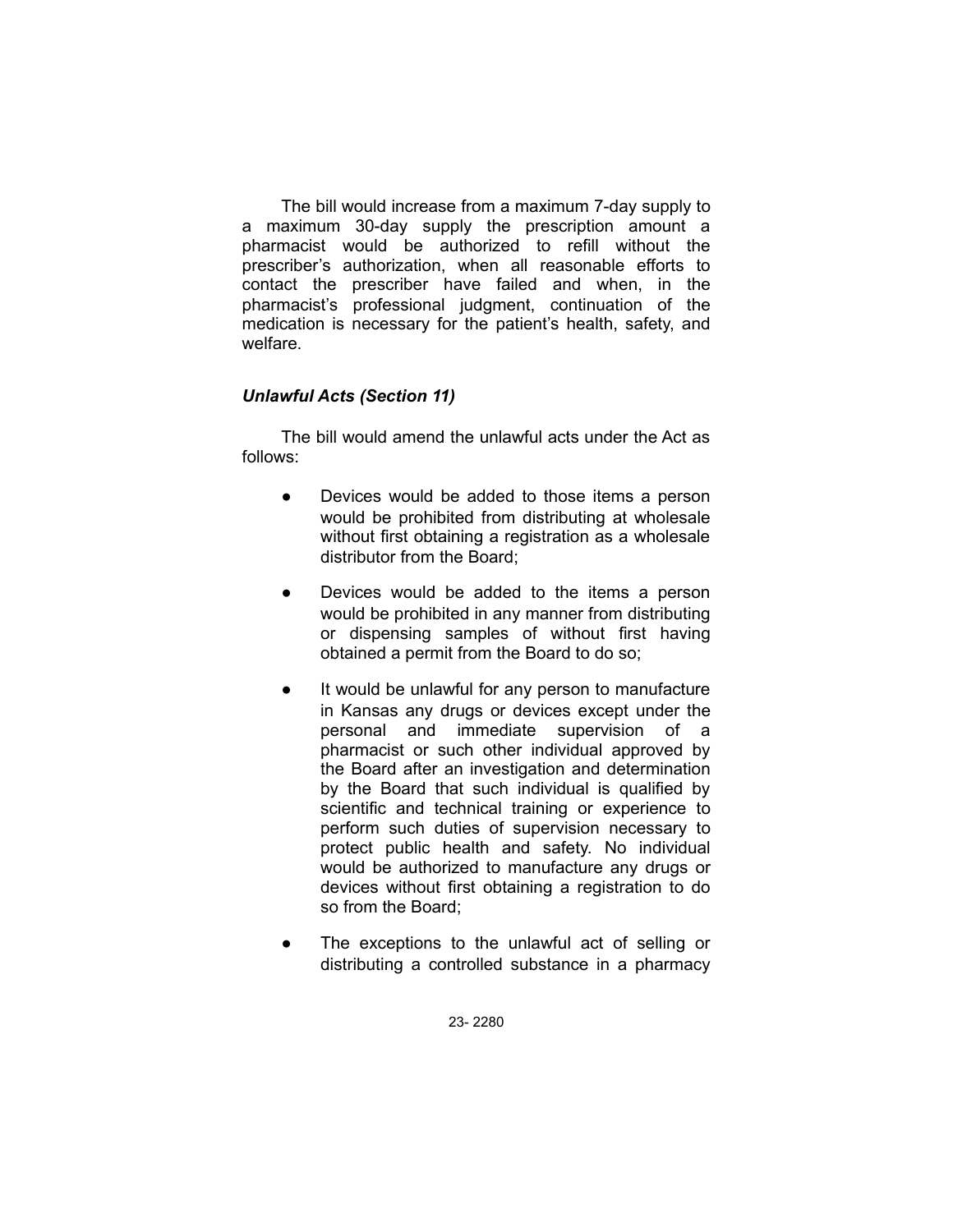would be amended to require an individual purchasing, receiving, or otherwise acquiring such controlled substance to produce a valid photo identification;

- It would be unlawful for a person to supply medicalgrade oxygen to an end user without first obtaining a registration from the Board. This would not apply to sales made in the regular course of the person's business or sales by charitable organizations exempt from federal income taxation pursuant to the Internal Revenue Code of 1986; and
- It would be unlawful for any person to distribute drugs or devices into Kansas as an out-of-state manufacturer of such drugs or devices without first obtaining a registration as a manufacturer from the Board.

# *Transfer of Prescriptions (Section 12)*

The bill would allow for the filling or refilling of a valid prescription for prescription drugs not listed in Schedule II of the Uniform Controlled Substances Act that is on file in a pharmacy registered in any state and has been transferred from one pharmacy to another. [*Note:* Continuing law allows such action for licensed pharmacies only.]

The conditions and exceptions to such action would be amended as follows:

- Prior to dispensing pursuant to any such prescription:
	- The dispensing pharmacist would be required to ensure records and notifications are in compliance with rules and regulations adopted by the Board; and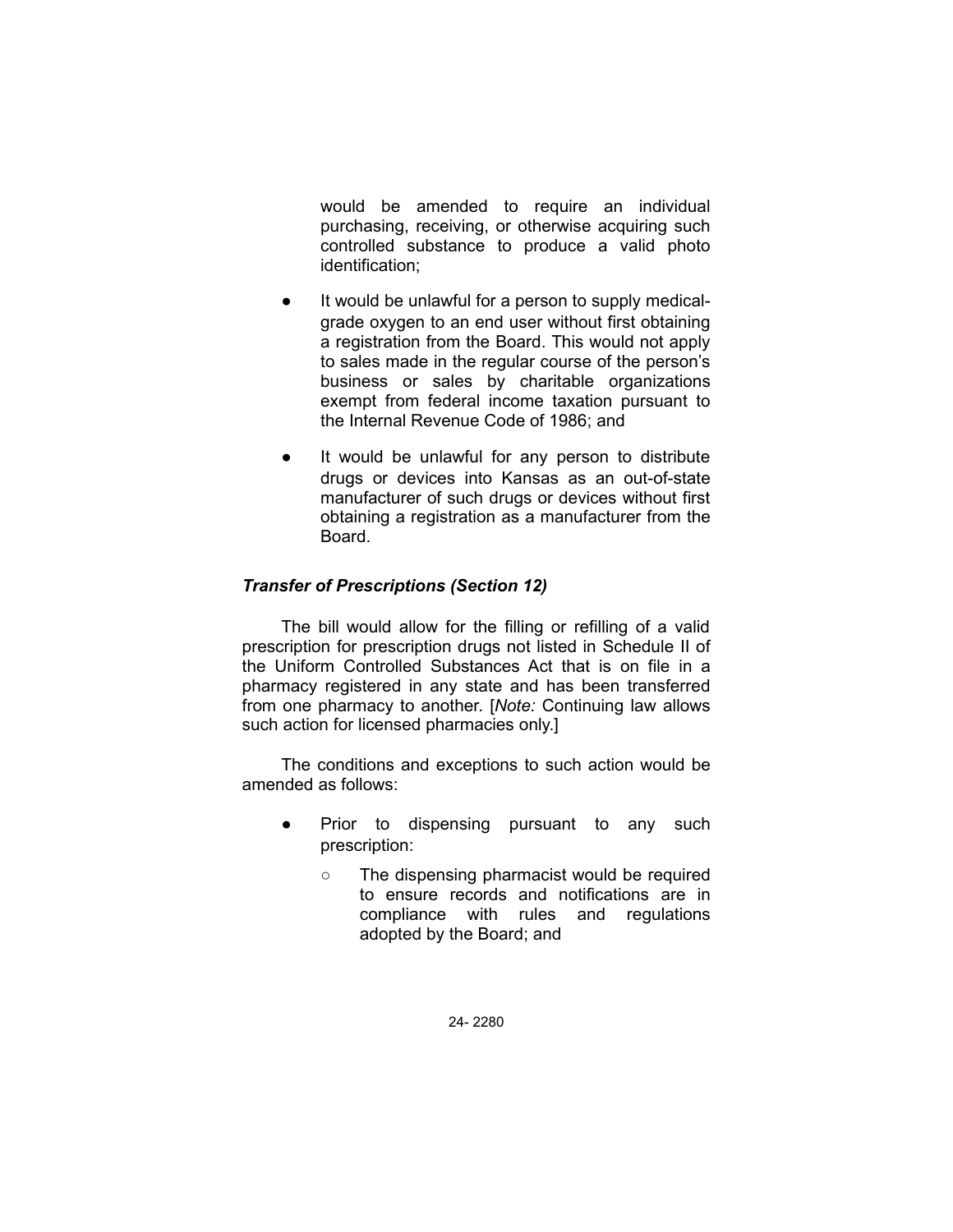- Upon receipt of a request for the transfer of a prescription record, if the requested pharmacist is satisfied in the professional judgment of the pharmacist that the request is valid and legal, the requested pharmacy would be required to:
	- Provide such information accurately and completely;
	- Ensure records and notifications are made in compliance with rules and regulations adopted by the Board; and
	- Provide information in a timely manner to avoid interruption in the medication therapy of the patient.

The bill would allow a pharmacy to forward to another pharmacy an original, unfilled prescription for a noncontrolled substance or electronically forward an original, unfilled, electronic prescription for a controlled substance, at the request of the patient, in compliance with the provisions of the federal or state Uniform Controlled Substances Act.

# *Nonresident Pharmacy (Section 13)*

The bill would prohibit nonresident pharmacies from shipping, mailing, or delivering, in any manner, prescription drugs or devices to a patient, patient's agent, or prescriber's office in Kansas unless registered as a nonresident pharmacy in Kansas. [*Note:* Current law addresses only the shipping, mailing, or delivering of prescription drugs to a patient in Kansas.]

The bill would delete provisions authorizing the Board to assess civil fines, file a complaint against a nonresident pharmacy, and remit the fees for disciplinary action taken. [*Note:* Provisions addressing civil fines are addressed for all licensees and registrants in Section 14 of the bill.]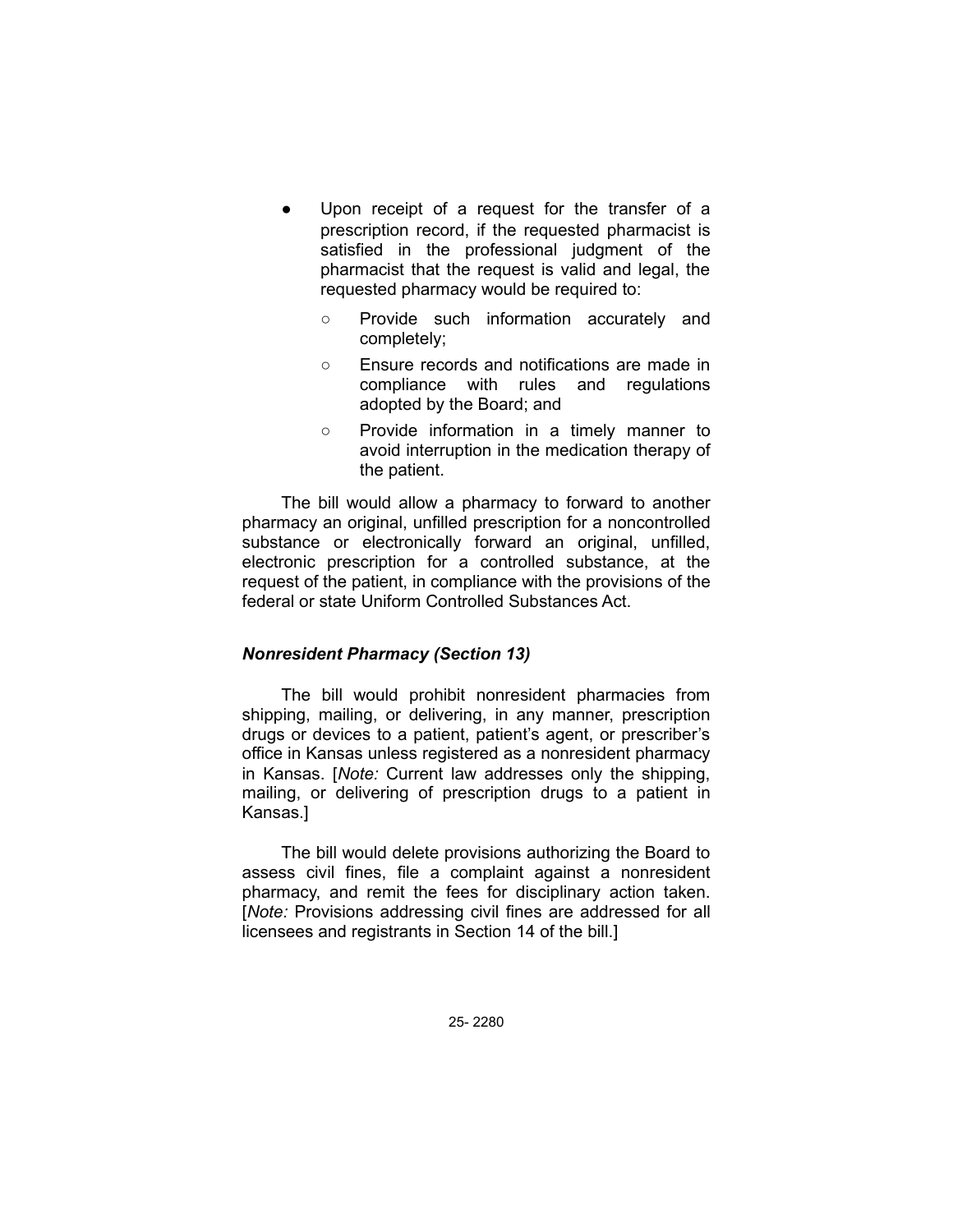The bill would authorize the Board to limit, condition, revoke, suspend, or place in probationary status a registration or deny an application for issuance or renewal of any registration of a nonresident pharmacy on any ground that would authorize the Board to take action against the registration of a pharmacy.

### *Civil Fines (Section 14)*

Continuing law authorizes the Board, in addition to any other penalty prescribed under the Act, to assess civil fines, after a notice and opportunity to be heard in accordance with the Kansas Administrative Procedure Act, against the following licensees and registrants: pharmacists, any licensee in accordance with emergency adjudicative proceedings under the Kansas Administrative Procedure Act, retail dealers, and pharmacies. The bill would expand the list of licensees and registrants to which the civil fine provision applies to include manufacturers or repackagers of drugs or devices, wholesale distributors, third-party logistics providers, outsourcing facilities, institutional drug rooms or automated dispensing systems, sellers of durable medical equipment, or places of business where such operations take place.

The bill would clarify, in addition to civil fines assessed in violation of the Act and rules and regulations of the Board adopted under the Act, the Board would be authorized to assess civil fines for violation of the federal or state Uniform Controlled Substances Act and rules and regulations of the Board adopted under such acts. The bill would also authorize the Board to assess civil fines for violation of the federal or state Food, Drug, and Cosmetic Act or rules and regulations adopted by the Board under such acts.

The bill would also amend provisions regarding where civil fines assessed or collected would be credited to have all fines credited to the Fee Fund instead of a portion going to the State General Fund (SGF).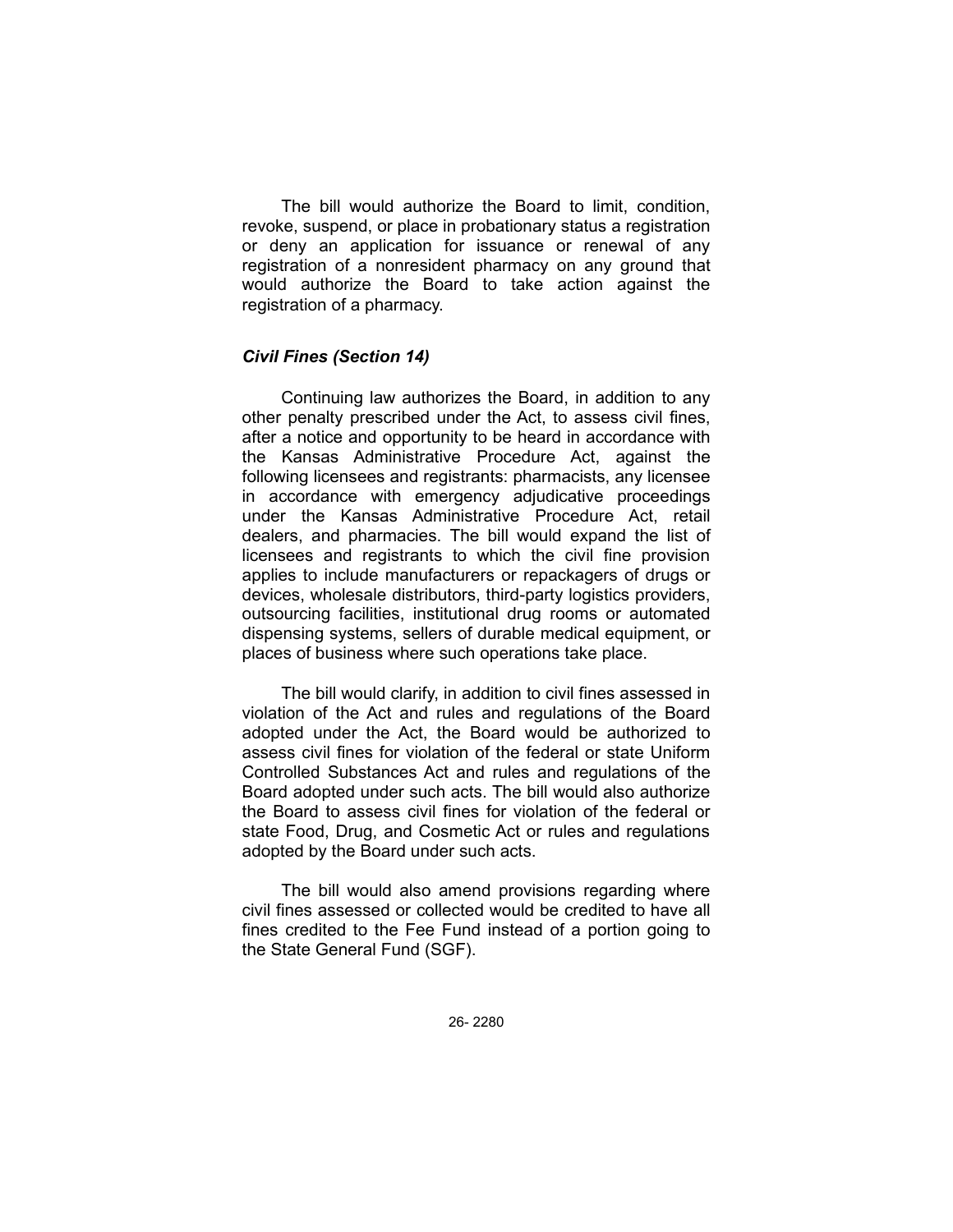# **Background**

HB 2280 was introduced by the House Committee on Health and Human Services at the request of Representative Eplee on behalf of the State Board of Pharmacy (Board). The Senate Committee on Public Health and Welfare added the contents of SB 211, with an exception for controlled substances. SB 211 would allow a patient, or the patient's legal representative, to sign a waiver relieving a physician from liability for claims arising out of the act of prescribing FDA-approved drugs for off-label use.

[*Note:* A companion bill, SB 251, was introduced in the Senate.]

### *House Committee on Health and Human Services*

In the House Committee hearing on HB 2280, **proponent** testimony was provided by a representative of the Board and representatives of the Kansas Association of Chain Drug Stores (KACDS) and the Kansas Pharmacists Association (KPhA). The Board representative stated the amendments proposed by the bill have been carefully crafted by the Board and vetted with the pharmacy stakeholder community. The Board representative outlined the key provisions of the bill, including language defining telepharmacy. The KPhA representative noted the work of the Telepharmacy Task Force in identifying KPhA members' concerns and recommending criteria to help provide an environment in which telepharmacy could be a positive addition. The KACDS representative indicated support for the inclusion of telepharmacy in the bill but requested the bill be amended to strike provisions regarding distance requirements and limiting the number of prescriptions dispensed, which KACDS members believe to be arbitrary limits on access for Kansas patients. The KACDS representative also recommended the definition of dispense be amended to address a distinction unique to Kansas between the method of prescription delivery allowed by a pharmacy and that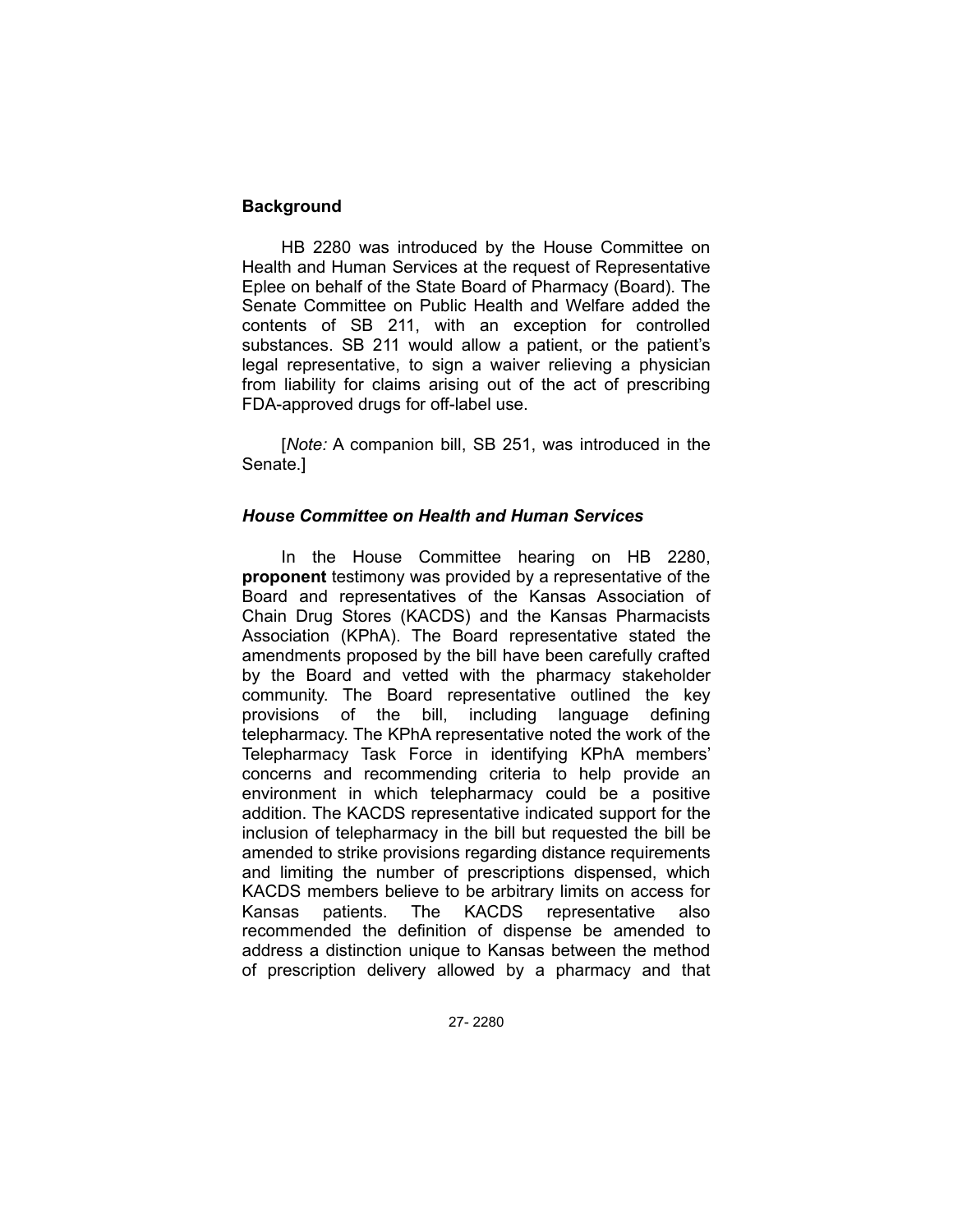allowed for mail-order pharmacies. Written-only proponent testimony was provided by a representative of the Kansas Hospital Association.

No other testimony was provided.

The House Committee amended the bill to remove the following from the criteria for a managing pharmacy and telepharmacy: the minimum and maximum distances from the nearest pharmacy where a telepharmacy outlet may be established, if necessary and applicable, and the facilities that may be exempt; and the maximum number of prescriptions that may be dispensed by a telepharmacy outlet. The House Committee also amended the definition of "dispense" and "dispensing" in the Act, limited the number of times an applicant for a pharmacist license may take the licensing exam to obtain a passing score, and prohibited a pharmacist to exercise brand exchange when the prescriber communicates a prescription by oral order.

# *Senate Committee on Public Health and Welfare*

In the Senate Committee hearing, **proponent** testimony was provided by a representative of the Board. Written-only **proponent** testimony was provided by KACDS and the Kansas Hospital Association.

No other testimony was provided.

The Senate Committee amended the bill to remove the following provisions:

● The ability of the Board, upon the request of a facility that is registered or applying for registration or renewal with the Board, to conduct an inspection of the place of business where such operation is conducted, regardless of whether the facility is located in Kansas, at the request of resident and nonresident facilities registered or applying for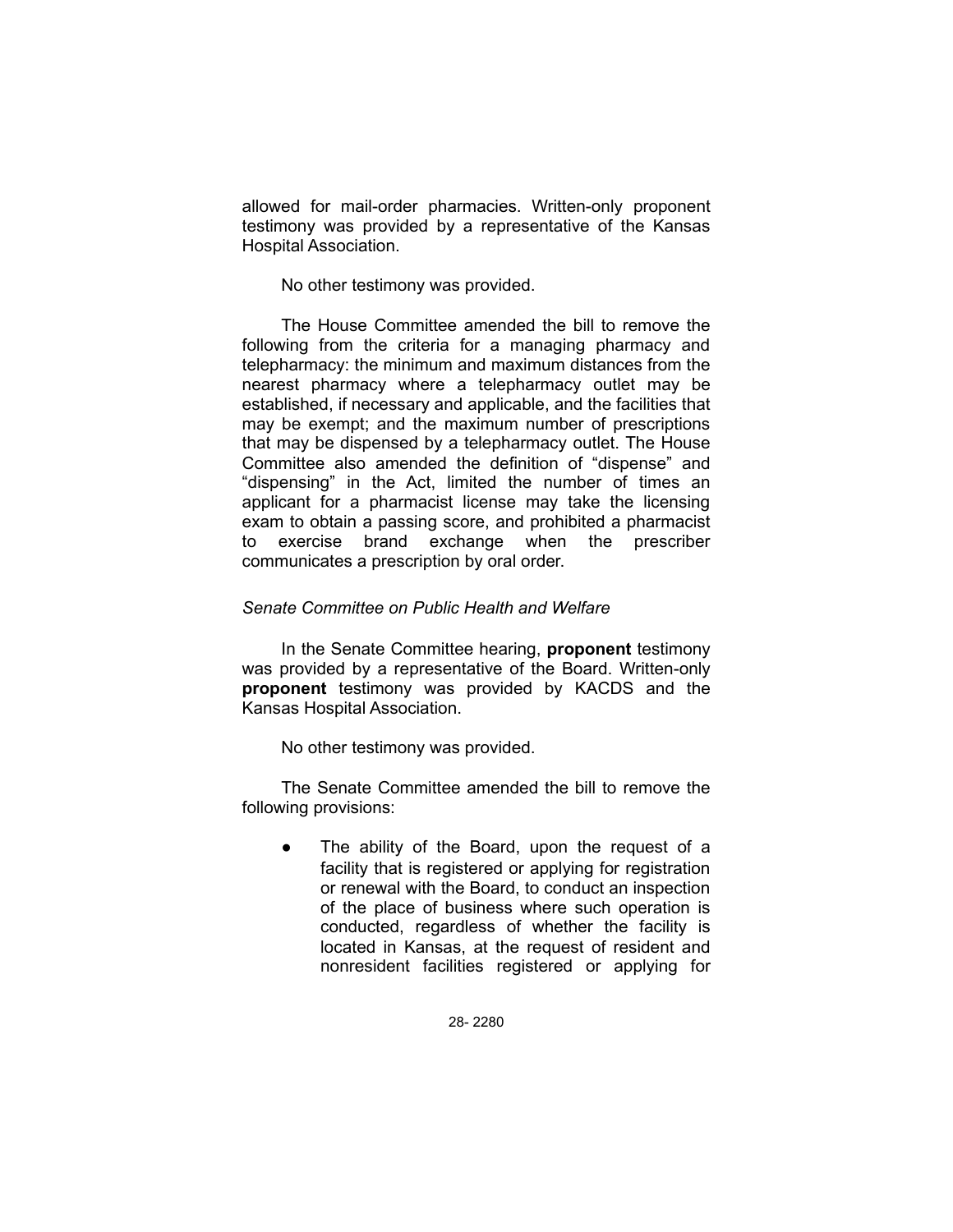registration or renewal with the Board and related costs;

- The ability of the Board to create rules and regulations concerning the definition of "direct supervision";
- The reference to "publicly or privately censure" in regard to the Board's disciplinary actions;
- Provisions related to requests for expungement of minor violations and the Board's power to adopt rules and regulations to establish minor violations; and
- Provisions related to the authority of the Board to adopt rules and regulations necessary to establish the criteria for a pharmacist to be designated by the Board and act as a preceptor.

The Senate Committee also removed sections of the bill that would have amended law related to amending the fees for the issuing of licenses, registrations, or permits under the Act and increasing renewal fees for a pharmacy technician and registration fees for a pharmacist intern. Those statutory provisions would remain as continuing law.

The Senate Committee also amended the bill in regard to the maximum number of times the Board may accept a passing score on an examination required for licensure to an applicant's first five attempts for those applicants seeking reciprocal licensure.

The Senate Committee further amended the bill to add the contents of SB 211, regarding waivers for off-label use of prescription drugs, with an exception for controlled substances.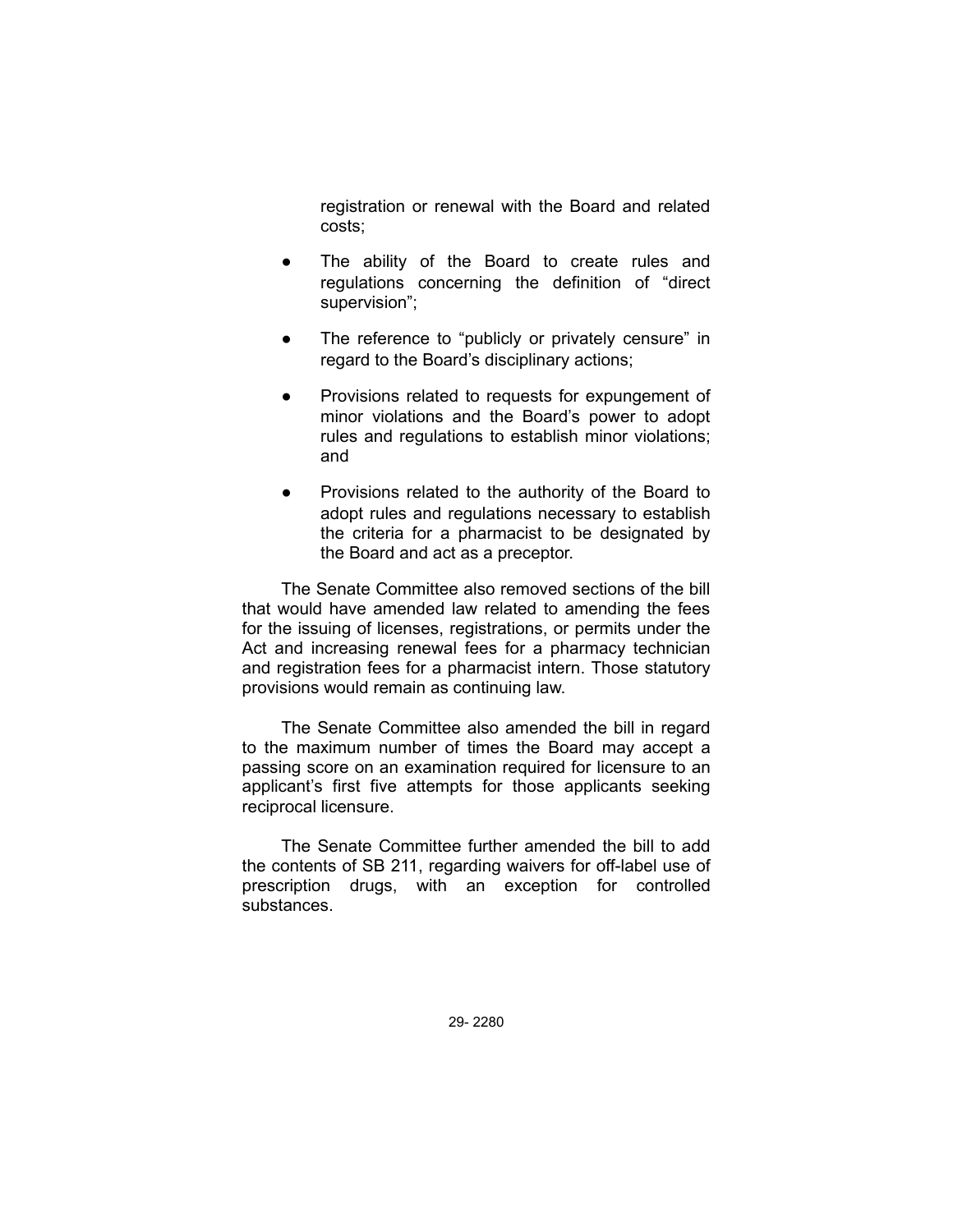# *SB 211 (Waivers for Off-label Use of Prescription Drugs)*

SB 211 was introduced by Senator Erickson and Senator Steffen.

# *Senate Committee on Public Health and Welfare*

SB 211 was referred to the Senate Committee on February 11, 2021. No hearing was held on the bill.

# **Fiscal Information**

# *HB 2280*

According to the fiscal note prepared by the Division of the Budget on the bill, as introduced, the Board states the agency has been planning for the bulk of the changes reflected in the bill for several years. Expenses have been budgeted, and no increase in expenditures is anticipated. Any changes to the Board's current Licensing and Compliance Divisions would be offset by revenue from applications and reimbursement of actual costs of inspections and investigations. All other changes have been contemplated by the Board, incorporated into the Board's current five-year strategic plan, and could be absorbed within existing agency staff.

The Board does not anticipate there would be a significant number of telepharmacy registrations. However, those facilities would be required to apply for registration with the Board and pay application and annual renewal fees to offset agency expenditures.

The bill would require depositing administrative fine revenue to the Fee Fund rather than the SGF. The Board estimates the maximum reduction to SGF revenue and the maximum increase to Fee Fund revenue would be \$80,000.